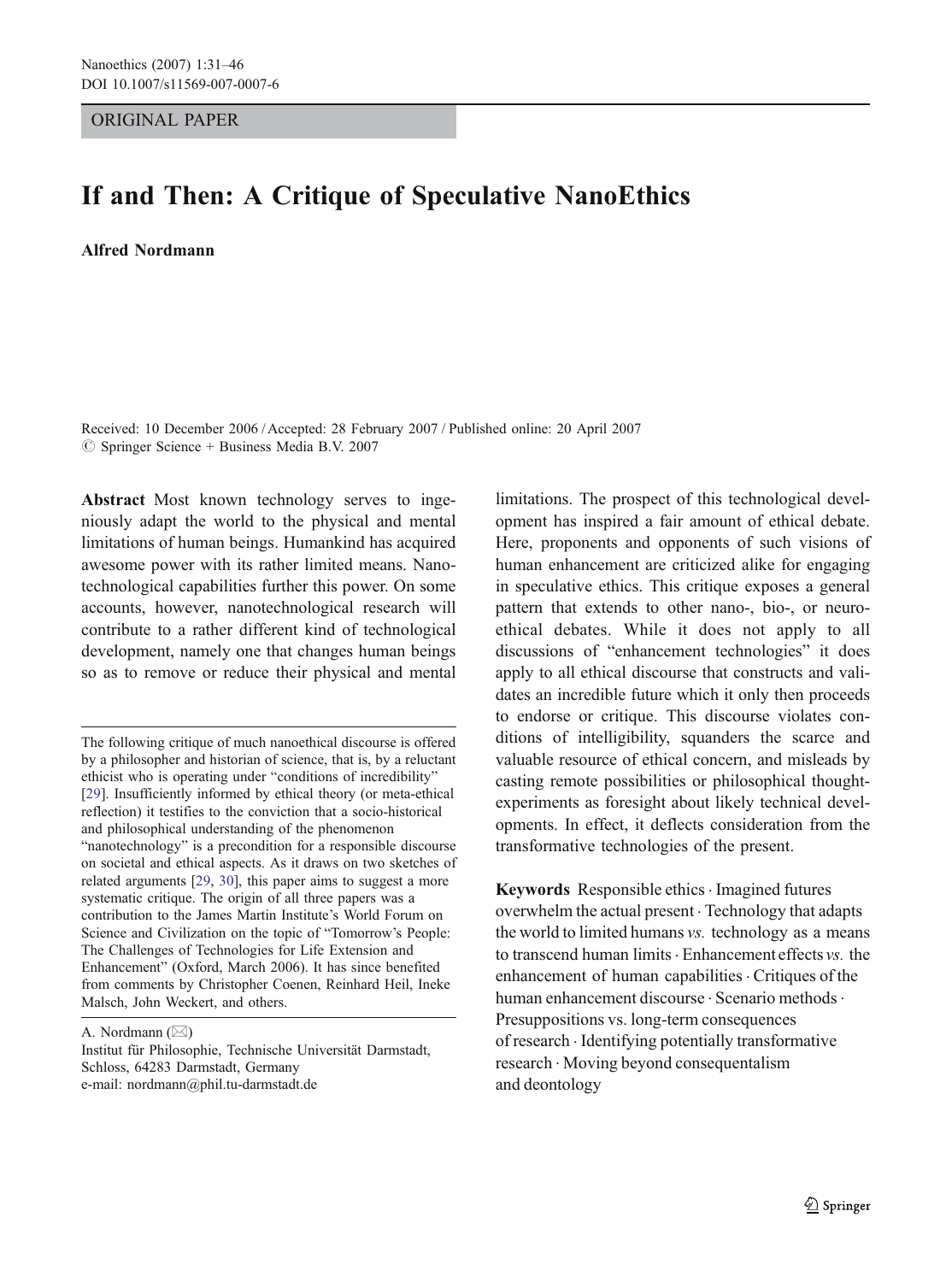The contemporary fascination with space travel, artificial intelligence, and genetic engineering has led to the resurrection of the age-old visions of the transcendent power of artifacts and techniques to transform the human condition. We are constantly being presented with retellings of the classic tales of conquest and ingenuity that can be subsumed under the "myth of progress." It is the "if only" syndrome, the eternal technical fixation that is deeply embedded in our underlying conceptions of reality. If only we could develop an even better instrument of production or destruction, if only we could tame another force of nature to provide us with unlimited energy, then our wealth and our capacities – the values by which we measure progress – would be so much greater. More than two millennia after the sun melted the wings of Icarus for coming too close, we are still under the spell of hubris, trying to fly higher and higher. [\[16](#page-14-0), p. 5]

Mikael Hård and Andrew Jamison's cultural history of technology and science identifies a conditional that extends beyond genetic engineering also to nanotechnology [\[21](#page-14-0)]. To be sure, technological dreams and the conditional "if only we could do this..." are by no means ethically neutral. But whatever the ethical concerns with technological hubris may be, they are becoming exacerbated by a radical foreshortening of the conditional, that is, by what one might call the "if and then" syndrome. An if-and-then statement opens by suggesting a possible technological development and continues with a consequence that demands immediate attention. What looks like an improbable, merely possible future in the first half of the sentence, appears in the second half as something inevitable. And as the hypothetical gets displaced by a supposed actual, an imagined future overwhelms the present.<sup>1</sup>

The following reflections engage the if-and-then that underwrites some current discussions of human enhancement technologies, specifically those that concern the supposed transcendence of human limitations or the achievement of expanded physical and mental capabilities, even of immortality. They do not concern the discussion of enhancement effects on otherwise unaltered, still limited human bodies. Typically, such effects are not permanent. When we take off our glasses, we cease to have enhanced vision. A few months or years after cosmetic surgery, the scars are still there but the enhancement effect of feeling like a more beautiful person has withered away. Viagra temporally produces a desired effect of more sustained sexual performance on a body with limited stamina. Clearly, the technical production of such enhancement effects warrant ethical and political consideration. And clearly, this does not rely on an ifand-then – these enhancements effects can be attained today. In contrast, notions of (unlimited) life-extension, of mind–machine and mind–mind interfaces, expanded cognitive power or new sensory modalities presuppose profound scientific and technical breakthroughs that currently appear theoretically possible at best. Also, these visions do not concern enhancement effects on humans with their physical and mental limitations but they posit the removal or reduction of physical and cognitive limits and the appearance beyond these limits of a new human being.<sup>2</sup> The following reflections on the if-and-then address all those who venture beyond the "if" to ethically engage the technological shaping of such a new human being.

Several decades ago, claims regarding the achievement of immortality were framed in terms of the fringe-science of "cryonics": if it were possible to temporarily freeze the entire human body some might then awaken to a future with new technical and medical capabilities. To the extent that there was any public "ethical" debate of this, it consisted in wishing the wayfarers well who would invest in such a questionable or outright ludicrous scheme. The seemingly unbounded promise of "nanotechnology" has now taken the place of "cryonics" – making it quite respectable to invoke even the most extravagant

<sup>&</sup>lt;sup>1</sup>Grunwald [\[13](#page-14-0)] pays close attention to the linguistic difference between a "constative" and a "conditional" nanotechnological future. Nordmann [\[28](#page-15-0)] offers a general critique of nanotechnology as a technology-of-the-future but emphasizes instead that nanotechnologies claim a new territory for technical agency, that they unfold in space rather than (historical) time, and that therefore they should be viewed in the context of globalization rather than progress or transcendence.

 $2$ It should be clear from this that – contrary to some participants in these debates – I dispute that the creation of enhanced human beings is simply the next continuous step beyond the familiar practice of producing enhancement effects on non-enhanced human beings. For further arguments see the critique of the claims by Arthur Caplan and John Harris below.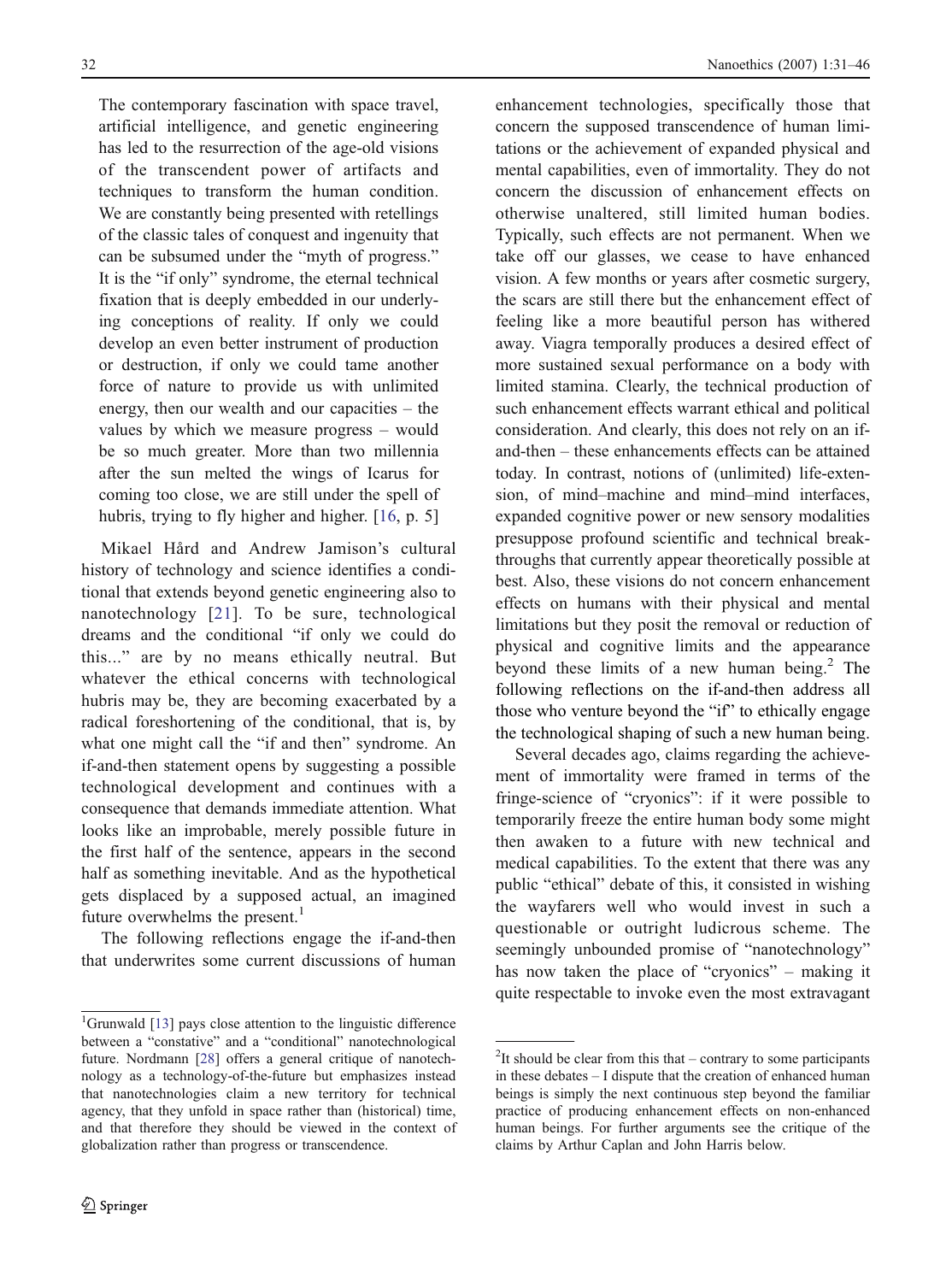deliverances of this vaguely all-powerful technology. The appeal to "nano" lends an air of real authority to claims regarding the achievement of immortality and establishes the if-and-then: If the requisite human enhancement technologies become reality, we are now to know, for example, whether people have a right of access to them – and failure to address this issue might leave us unprepared for the time when these technologies arrive (note the displacement of the "if" $)$ .<sup>3</sup>

Human enhancement, to be sure, is just one example of many: If it should be possible to create a direct interface between brains and machines, this research threatens an invasion of privacy when machines are used to read human minds.<sup>4</sup> If molecular manufacturing were to be achievable within the next 20–50 years, we need to prepare for an age of global abundance and thus a new organization of our economies.<sup>5</sup> If the development of machine intelligence leads to ever greater machine agency, we need to adjust our criminal codes to hold machines

4 This possibility was raised in a highly qualified hypothetical manner by Moor and Weckert [\[26](#page-14-0), 306]: "... theoretically with nanotechnology and wireless transmission a person's brain functioning could be unknowingly tapped and information about it transmitted. Reading someone else's thoughts might be difficult, but capturing information that would be indicative of a particular mental state, such as anger or sexual arousal, might be rather easy." In a far less qualified manner, a November 10, 2006 conference of legal and data protection experts discussed this foreshortened conditional: If the most extravagant neuroscientific claims were proven true and thoughts were materialized in the brain, images of the brain call for privacy protection since they capture an individual's state of mind ("Die Gedanken sind frei ... – Hirnforschung und Persönlichkeitsrechte," organized by the Landesbeauftragte für Datenschutz und Informationsfreiheit Nordrhein-Westfalen and the Institut für Informations-, Telekommunikations-, und Medienrecht). At that conference, the contribution by Petra Gehring effectively undermined this if-and-then.

responsible.<sup>6</sup> Also, if nanomedical lab-on-a-chip diagnostics and genetic screening technology become standard practice, there arises in many more cases the predicament of knowing a condition or disease where there is no treatment or cure.<sup>7</sup> And if, finally, it is scientifically possible to extend human life-expectancy indefinitely, any objections to this research agenda are tantamount to murder or at least to the failure of coming to the aid of a dying person who can be saved.<sup>8</sup>

The last of these examples illustrates with particular clarity how speculative ethics is used to invent a mandate for action. The true and perfectly legitimate conditional "if we ever were in the position to conquer the natural ageing process and become immortal, then we would face the question whether withholding immortality is tantamount to murder" becomes foreshortened to "if you call into question that biomedical research can bring about immortality within some relevant period of time, you are complicit with murder" – no matter how remote the possibility that such research might succeed, we are morally obliged to support it. $9$  The following study takes a closer look at arguments like these – aiming not only

 $3$ This if-and-then is at work in the following passage. "Like any to debunk them one at a time but to make a general extremely powerful new technology, nanotechnology will bring with it social and ethical issues. [...] consider the claim that nanobiology will enable people to live longer, healthier lives. Longer average lifetimes will mean more people on Earth. But how many more people can the Earth sustain?" [\[1](#page-14-0), p. 8] Note the "reification of a possible future" (Arie Rip, in conversation), the transition from a merely claimed possible future to the issues that undoubtedly will arise.

<sup>&</sup>lt;sup>5</sup>This is one of the main tenets of the so-called Center for Responsible Nanotechnology, [http://www.crnano.org](http://www.crnano.org/)/.

<sup>6</sup> Futurologist Ian Pearson and many others have advanced this proposal.

<sup>&</sup>lt;sup>7</sup>This if-and-then is currently popular in discussions of nanomedicine. Aside from stating a discrepancy that arises for the diagnosis of any incurable illness, its popularity owes to the fact that it flatters nanomedical research: We are to take for granted that, in fact, nanomedicine will vastly increase diagnostic power.

<sup>8</sup> Aubrey deGrey, for example, asserts: "I just want to save lives. I see no difference between preventing someone's death through medicine and preventing death through defeating ageing. It's just not a distinction" (quoted in  $[25]$ , p. 54).

<sup>&</sup>lt;sup>9</sup>Compare this to "If current global warming trends continue, The Netherlands will be submerged within a few decades." This conditional differs from the if-and-then in that it has not served to motivate ethical debate or public preparedness (let alone to construct a new ethics for these changed conditions). Instead, it served only as a backdrop to the salient questions whether we have reason to believe that current trends will continue and, if yes, whether or not we can do something to prevent them from continuing. These salient questions do not pertain to an imminent future but concern the present and past. "Foreshortening the conditional" consists also in skipping this focus on present conditions that alone decide whether the antecedent is or can be satisfied.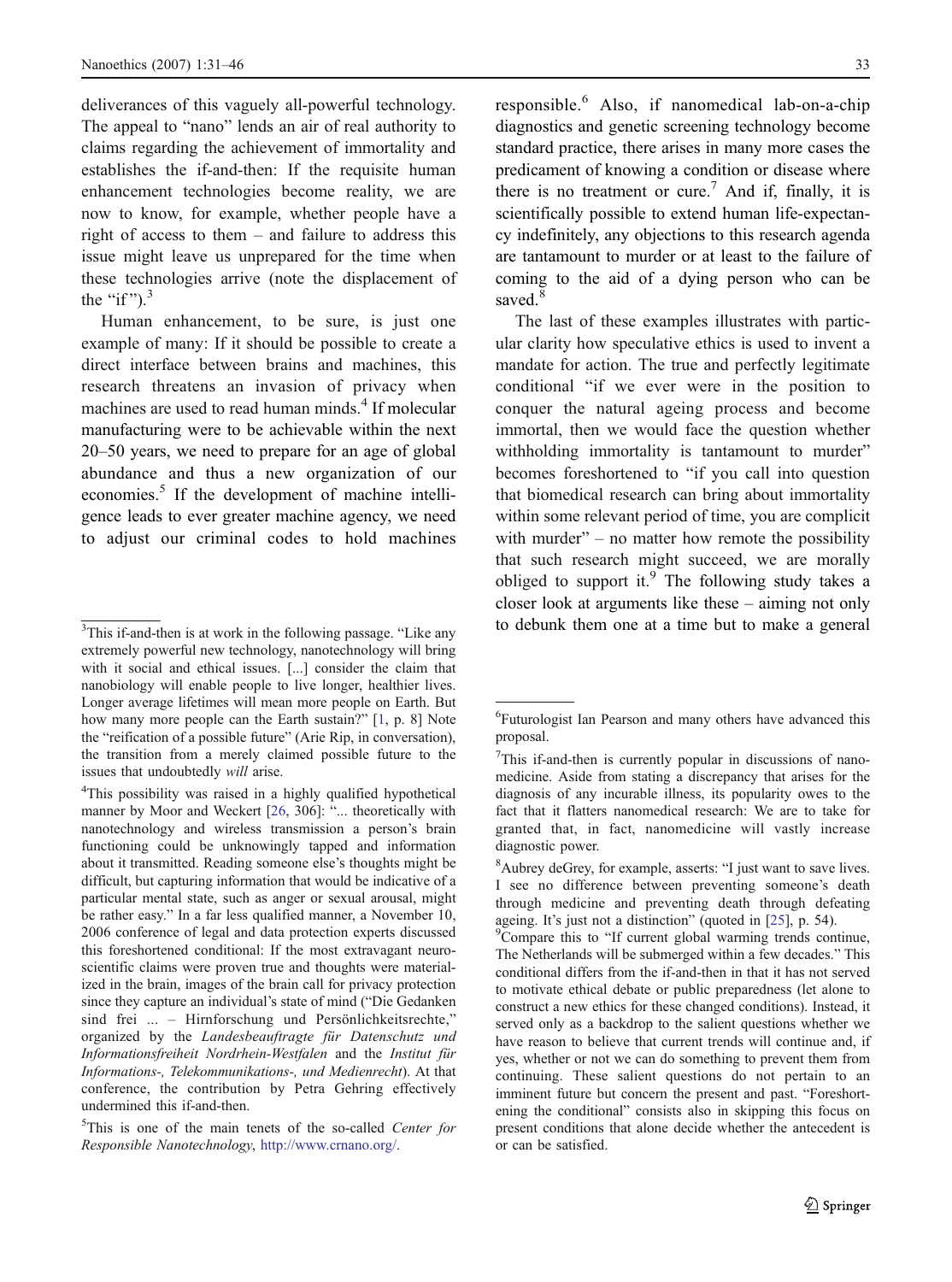<span id="page-3-0"></span>case against foreshortening: If supposedly toughminded foresight is premised upon credulity and intellectual sleight of hand, we ought not to take it seriously.<sup>10</sup> Secondly, ethical concern is a scarce resource and must not be squandered on incredible futures, especially when they distract from on-going developments that demand our attention. A third line of reasoning seeks to show that the questions prompted by the if-and-then are unintelligible for systematic reasons.

After a sampling and critique of discursive strategies that establish the if-and-then, a second main section discusses appropriate and inappropriate ways of historically framing the discourse on current technoscientific developments. The paper concludes with a brief survey of ethical concerns that come to light once one refuses to become distracted by the if-and-then.

# Sleights of Hand

Ethical reflection of science and technology typically reacts to issues that present themselves in the form of classical dilemmas, actual and current predicaments, or hypothetical cases. In the case of reproductive technologies, for example, ethical discussion has proven its relevance by being very close on the heels always of novel techniques. In contrast, nanotechnologies develop a tool-box for technological development. As

such they prepare the ground for a technical convergence at the nanoscale. By enabling such a convergence, nanotechnologies create a methodological challenge in that ethical engagement with presenting issues becomes displaced by a perceived need to proactively engage emerging issues. Lay and professional ethicists are only beginning to meet this challenge.

One strategy is to confine oneself to just those ethical issues that are present already in the process of emergence and thus prior to the appearance of any technical novelty. Its adherents will focus on questions of intellectual honesty and funding choices, including the making and accepting of promises, including the problem of hype and the need to recognize limits of technical possibility or societal desirability, including the question of distributive justice in the allocation of research funds, and including an assessment of the visions that are promoted by funding calls and applications. A second strategy exercises the virtue of patience and enters into debate only as particular issues present themselves. After some time of waiting for a genuine nanotechnological problem, the scientific and technical questions surrounding nanoparticle toxicity have finally given rise to a new discussion of risk governance, of epistemic and objective uncertainty. The if-and-then syndrome characterizes the third strategy which construes possibly emerging issues as if they were presenting themselves already. "Foreshortening the conditional" exemplifies this. With a view towards human enhancement technologies, a cursory review exhibits various attempts to present these possibly emerging technologies as presenting actual ethical issues. This prepares the ground for a more principled critique.

# Foreshortening

The *Guardian* is not known to be an uncritical newspaper. Nevertheless, under the headline "There is no stop-button in the race of human re-engineering" it suggests until the very last lines that future technology comes upon us like an irresistible force of nature rather than as the result of societal investment, diffusion dynamics, and cultural appropriation. The article also provides an assessment of

<sup>10</sup>Alasdair Urquhart advances an analogous argument to critique certain discussions in the philosophy of cognitive science: "Current work in the philosophy of mind manifests a fascination with far-fetched thought experiments, involving humanoid creatures magically created out of swamp matter, zombies, and similar imaginary entities. Philosophical discussion of the foundations of cognitive science also frequently revolves around implausible thought experiments like Searle's 'Chinese Room' argument. [...] unless computational complexity is considered, arguments based on such imaginary experiments may appear quite powerful. On the other hand, by taking such resources into account, we can distinguish between objects that exist in the purely mathematical sense (such as the Turing machine that succeeds at the imitation game), and devices that are physically constructible" ( $[34]$ , p. 27 – I would like to thank for Philip Brey for drawing my attention to this). Similarly, nanotechnological and other technoscientific prospects suffer from the failure to distinguish physical possibility (all that does not contradict outright the laws of nature) and technical possibility (all that humans can build).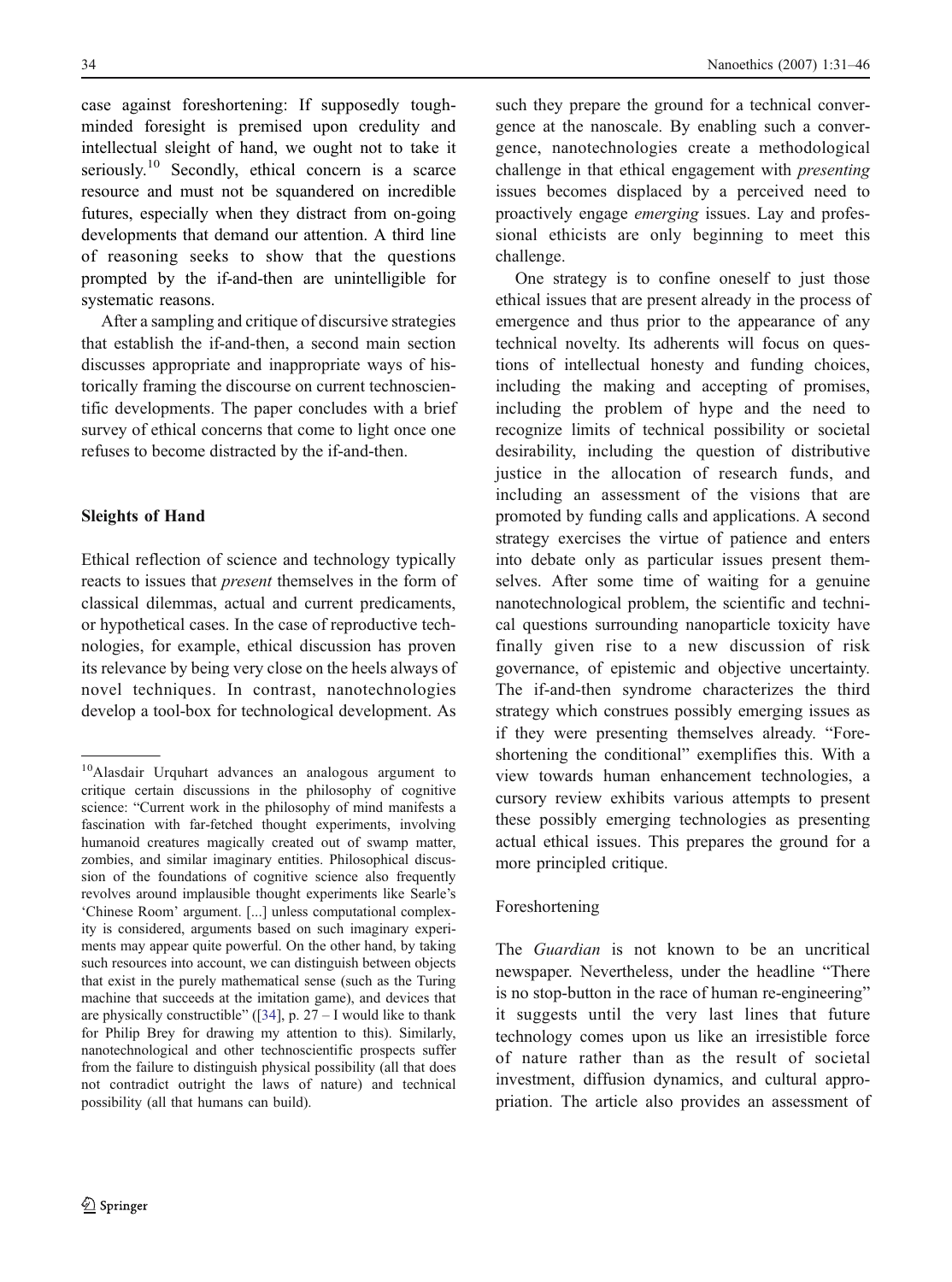<span id="page-4-0"></span>the prediction that in 30 years and with a life expectancy of 110 years we will routinely use memory enhancements and brain implants. Curiously, however, this assessment is not based on consultations with cognitive scientists or medical researchers. The predictions are to be anything but far-fetched simply because they are being made:

Sound far-fetched? It's anything but. This is the most conservative of a range of scenarios about the possibilities of 'human enhancement' that have prompted fierce debate in the US and are exercising many a scientist's mind around the world. [\[7](#page-14-0)]

Similarly, James Wilsdon of DEMOS can hardly be accused of being an uncritical technophile. But even as he champions the cause of a democratic and open debate of the subject, he traverses within the space of a half-sentence the huge distance from science fiction to commercial fact, from now to a remote, perhaps hypothetical future: "Yet as the technologies for human enhancement start moving from the pages of science fiction into the laboratory, and eventually into the marketplace..." [\[35](#page-15-0)]. On the one hand he designates his subject matter as something that belongs on the pages of science fiction, on the other hand he is already beholden to the moment when science fiction moves into the laboratory and just as surely into the marketplace.<sup>11</sup> Likewise he rejects on the one hand technological determinism and hopes to strengthen the social process of shaping technology, but on the other hand is propelled by a seemingly unstoppable, perhaps accelerating technology push.<sup>12</sup>

Indeed, the most suggestive "argument" for a hypothetical future that is upon us already comes from a large family of logarithmic plots that extrapolate an accelerating speed of technical development from the past via the present into the future. If past and present trends continue, so the argument goes, even seemingly remote technical capabilities will be upon us before we know it. These graphs not only extrapolate from the more or less recent past into the future but are themselves the result of an extrapolation from the computer industry's "Moore's Law" to all of technology. Though they have no standing among academic historians of technology, these graphs nevertheless enjoy credibility and considerable

<sup>&</sup>lt;sup>11</sup>By introducing its readers to multiple standpoints, Miller and Wilsdon's [\[24](#page-14-0), [25](#page-14-0)] anthology *Better Humans* appears to proceed more carefully than the brief contribution to a newspaper that demands strong claims to attract the interest of its readers. However, their book follows the pattern set by Madeleine Bunting in the Guardian. Its first part is entitled "The Case for Enhancement" and collects predominantly visionary voices that welcome the advent of enhancement technologies. The second part invites a critical engagement with these visions. In other words, the claim that the enhancement technologies are really coming is validated simply in virtue of the existence of those voices that make a case for it. This can be seen also in Miller and Wilsdon's introduction. After raising on pp. 21 to 23 the question of hype, they offer three practical suggestions that take the advent of ever more radical enhancement technologies for granted (they recommend upstream engagement, consideration of demographic effects, and attention to the use of performance enhancers in school). Instead, the first practical suggestion should have been to find out precisely what new capabilities and technological "effects" we might actually be confronted with.

<sup>&</sup>lt;sup>12</sup>The nearly imperceptible slide by serious scholars from an improbable "if" to a looming "then" can also be found in the description of a research project at Arizona State University [www.asu.edu/transhumanism/about.htm](http://www.asu.edu/transhumanism/about.html)l, accessed February 13, 2007). Here, a critical attitude towards the mere claims advanced by transhumanists gives rise to a stark view of a societal predicament: "Transhumanism articulates a vision about the possibility of attaining happiness in this life. The very use of advanced technologies, according to transhumanists will liberate humanity (both collectively and individually) from many ills. [...] We hypothesize that the materialistic approach to human happiness, characteristic of transhumanism, should be understood in the proper historical and cultural perspectives. [...] As the scientific advances in the seventeenth and eighteenth centuries, with their social and political consequences, produced modern societies dominated by a secular vision of the utopian fulfillment of human history, how will contemporary scientific, social and cultural advancement transform our vision of end and fulfillment of human history? Will it be the Golden Age of historical fulfillment or an apocalypse of human destruction? Will transhumanism inaugurate a trans-ethical fulfillment of ethics or a decline into demonism?" (I would like to thank Christopher Coenen for pointing this out to me.)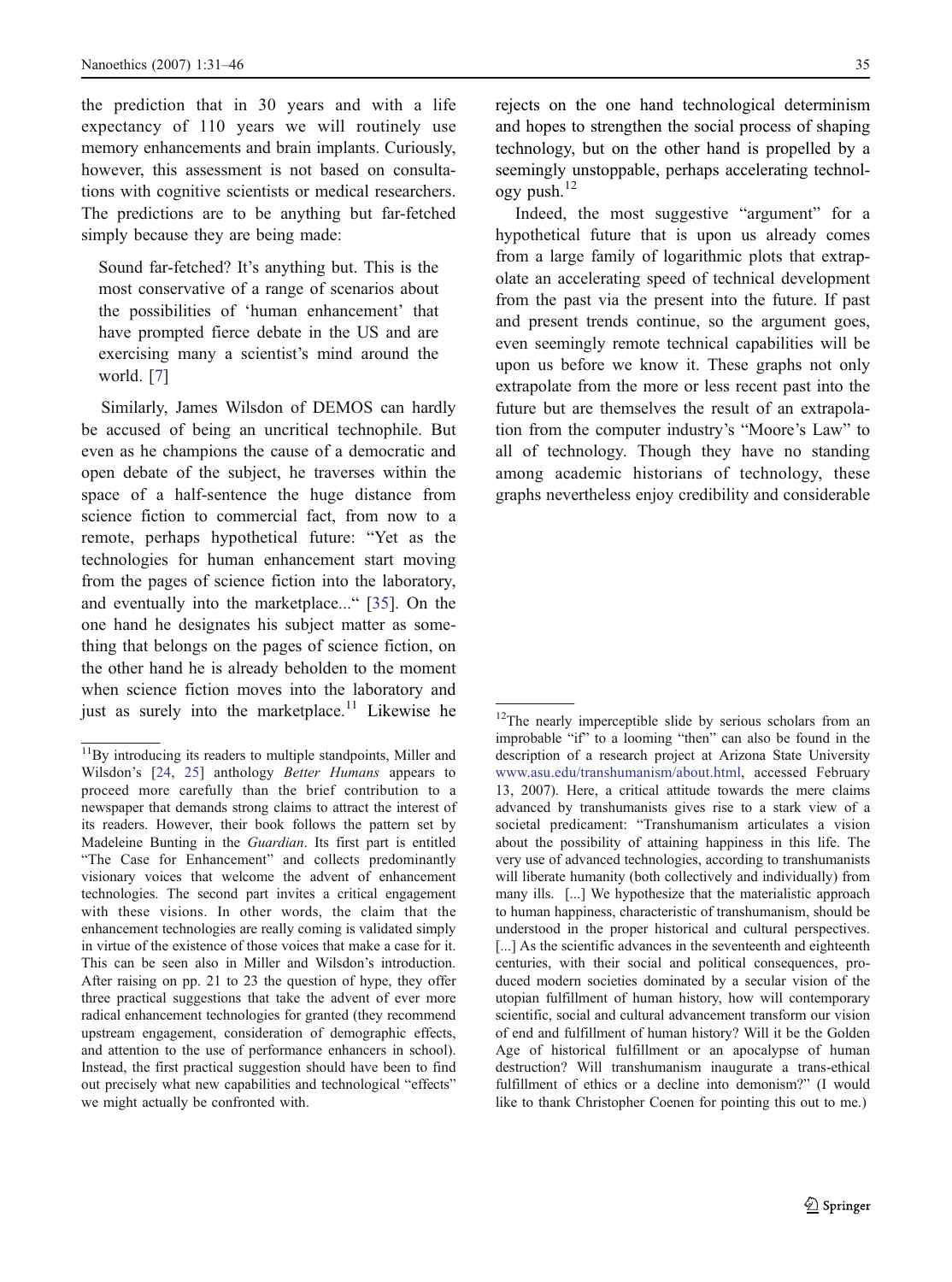popularity.<sup>13</sup> While Moore's Law has served as a roadmap for the computer industry and therefore turns out to be self-fulfillingly true (at least roughly true for some decades, with a brick-wall possibly ahead), it serves to establish the if-and-then when it is taken as a universal law of nature and history.

The suggestiveness of this logarithmic pattern is exemplified by the draft minutes of an exploratory workshop on potential benefits of brain–computer and brain–machine interfaces (BCI–BMI). Where ambitious programs have only scant evidence to show for so far, the scheme of exponential growth allows one to read this evidence as a sign for much greater things to come:

Current BCI–BMI applications are one-way communication systems (e.g. spelling devices). Current state-of-the-art allows processing 40 bits/min. This is far too slow for effective communication, but a large improvement with respect to a couple of years ago (only 2 bits/min in 2002). Assuming a similar rate of progress, a communication speed similar to natural speech might be achieved by 2020. [\[36](#page-15-0)]

These few lines report on impressive therapeutic progress that has been achieved by way of implanted electrodes, patient training and software development to help totally immobilized persons spell out words on a computer screen through efforts of concentration.<sup>14</sup> In 2002, patients were able to transmit 2 bits/ min, 4 years later this figure is up to 40 bits or five letters per minute. If this rate of progress were to

continue indefinitely, one could calculate that by 2020 such patients will be able to communicate to the computer as fast as healthy people speak (and that by 2025 everyone can communicate faster than they have been able to so  $far^{15}$ ). The quoted draft minutes do not claim that this extrapolation will actually hold, nor do they call it into question. Instead, they implicitly invoke Moore's Law as a standard for envisioning the future potential of brain–machine interfaces. In light of Moore's Law, the conditional "if present trends continue" becomes a virtual assurance, allowing us once again to drop the "if" and move on to the "then." $16$ 

### Conflation

The notion of exponential growth makes a grand and seductive claim about the history of technology. It is also a blunt tool in the effort to render an otherwise remote and speculative future as something that demands our immediate attention. But there are other, seemingly less spectacular ways to read small success stories regarding brain–machine interfaces as signs of a future that will see radically enhanced human beings. Indeed, John Harris [\[17](#page-14-0)] or Arthur Caplan [\[8](#page-14-0)] propose a more mundane kind of historical continuity. They extrapolate from the past to the

<sup>&</sup>lt;sup>13</sup>The graph is credible and popular also because it comes recommended by Ray Kurzweil, a successful and ingenious wizard who invented the flatbed scanner. One would be less credulous, to be sure, if one knew about its author only that he seriously believes to have physically aged only 2 years over the course of 16 [\[22](#page-14-0), [23](#page-14-0)]. – Academic historians of technology appear to simply ignore what they are considering a crudely inaccurate reduction of a rich and complicated history. A critical analysis and public rebuttal (along the lines of Bruland and Mowery [\[6](#page-14-0)]) would be helpful. Reinhard Heil points out to me that there are some discussions of the matter on the internet, for example a critical piece by Theodore Modis on "The Singularity Myth," [http://ourworld.compuserve.com](http://ourworld.compuserve.com/homepages/tmodis/Kurzweil.htm)/ [homepages/tmodis/Kurzweil.htm](http://ourworld.compuserve.com/homepages/tmodis/Kurzweil.htm) (accessed February 15, 2007).

<sup>&</sup>lt;sup>14</sup>Despite media reports to the contrary, these and similar advances are a far cry from "controlling a machine by thought alone."

<sup>&</sup>lt;sup>15</sup>This prospect is included in the vision of the so-called NBICreport on converging technologies: "Visual communication could complement verbal communication, sometimes replacing spoken language when speed is a priority or enhancing speech when needed to exploit maximum mental capabilities" [\[31](#page-15-0), p. 16].

<sup>&</sup>lt;sup>16</sup>Aside from the general difficulty of carrying Moore's Law from one domain to the next, there is here a special reason to doubt its applicability and especially its assumption that a continuous development is subject to exponential growth. In this case, there simply is no current trend that  $-$  if continued  $$ leads from controlling a device by effort of concentration to a speech-like communication of thought. A thought, after all, is something that has content or meaning. For several hundred years, science has pursued the dream of localizing thoughts as physical objects in the brain [\[15](#page-14-0)]. It is not at all clear whether any progress has been made in this regard. Some of the more promising theories of language and thought suggest that there can only be shared meanings and that a thought is therefore a social thing that exists not in the brain of individuals but among the minds of many. As long as such debates are not settled (and there is no settlement in sight) one has not even entered a technological trajectory like Moore's Law.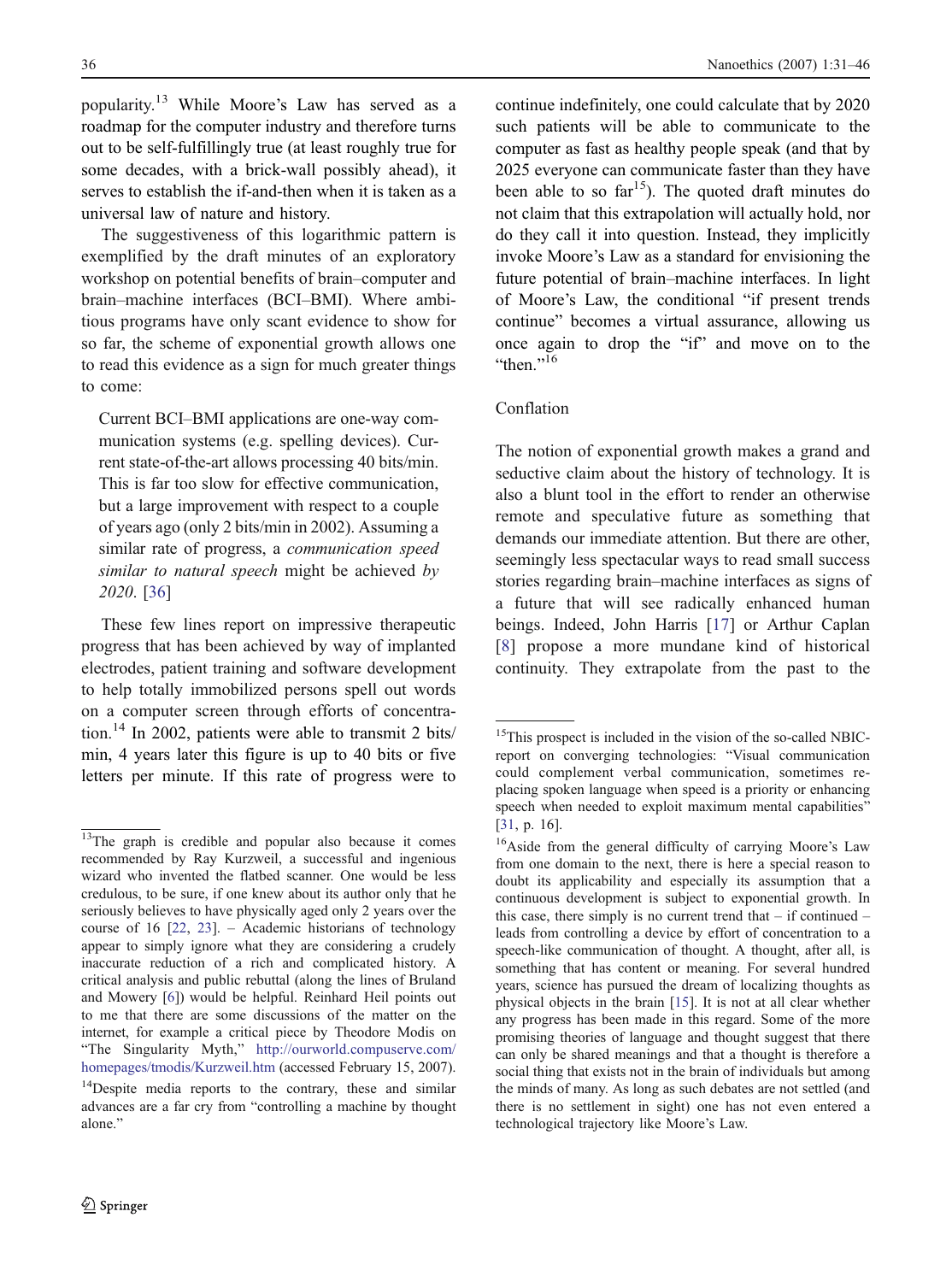future by making all technology look alike, maintaining that it has always served the creation of better people with enhanced capabilities.

That's what agriculture is. That's what plumbing is. That's what clothes are. That's what transportation systems are. They are all attempts by us to transcend our nature. Do they make us less human? [\[8](#page-14-0), p. 39]

According to these arguments, one either accepts the advent of technologically enhanced people of tomorrow or denies the obvious truth that humans have always used technology and thereby improved their condition. But Caplan's off-handed remark is plainly wrong on three counts and one is by no means forced into such a simple-minded dichotomy. First, agriculture, plumbing, and transportation systems did not seek to overcome or transcend human nature. Instead of expanding physical and cognitive limits, these technologies rendered the world more manageable for human beings and their limited physical and cognitive means. Secondly, to the extent that agriculture, plumbing and transportation systems shape the world we live in, human values and identities are changing alongside these technologies. But surely this is not change in the direction of transcendence. As they renders the world more habitable for themselves, human beings do not just liberate themselves and extend their powers but also create new dependencies, new kinds of ignorance, new problems even of human or ecological survival. Finally, Caplan's remark conflates a transhumanist interest in technology for individualized human enhancement with the tradition of "enhancing" oneself through education and ingenuity. He neglects to mention that currently popular visions of human enhancement, molecular manufacturing, and global abundance do not aim to continue the tradition of technologically cultivated life-forms or public infrastructures (agriculture, plumbing, transportation systems) but seek to liberate individual humans from the need to use their native intelligence and ingenuity in order to get the most out of limited resources.

Caplan's conflation calls for distinctions such as the one introduced above between familiar technological enhancement effects on limited humans and the technological dream to remove or reduce physical and cognitive limits so that beyond these limits a new

human being might appear.<sup>17</sup> This is a distinction of attitudes towards technology and not of greater or smaller changes to human beings. Indeed, it acknowledges that human beings change over the course of history, as do conceptions of ourselves as speciesbeings.<sup>18</sup> The difference is that only in the case of adopting the humbler attitude human beings step to the plate with a sense of vulnerability, taking this vulnerability as the basic condition that calls for a use of tools – and looking in light of this awareness for social arrangements and technological empowerment [\[14](#page-14-0), p. 62f.]. In the other case, humans wish to deny that their vulnerability is a basic unalterable condition but consider it an unfortunate accident. Their envisioned technology is to enforce this denial and transform them into what they really are or deserve to be, namely immortal, omniscient, omnipresent, allpowerful [\[2](#page-14-0), [3](#page-14-0)]. For the time being, all known technology is of the former kind and only the strategies of foreshortening or of conflation can suggest a

<sup>&</sup>lt;sup>17</sup>This distinction can also be found in Hutchins's famous reflection on the enhancement or amplification of cognitive abilities [\[20](#page-14-0), pp. 153–155]. Many extant cognitive technologies (language, mathematics) are there said to "merely" change the tasks so as to make them more manageable. These technologies introduce changes to the world that include effects on those who act in the world – and they are said to be distinct from technologies that actually amplify cognitive ability. I endorse this distinction but don't believe that such actual amplifications are forthcoming.

<sup>&</sup>lt;sup>18</sup>Jürgen Habermas also acknowledges this; indeed, it is the premise of his argument. Rather than assume an unchanging and unchangeable human nature he posits a specific selfunderstanding of the modern subject which includes a certain conception of the human as a species-being. This selfunderstanding is threatened by a self-contradiction (and not by a contradiction with an essential human nature) when certain technological visions are entertained, when the relation of human-technology-nature is conceptualized in a wholly different way ([\[14](#page-14-0)], p. 76). Habermas objects to this as a modern subject who finds himself in a specific legal, constitutional, moral framework. From the point of view of social science, he recognizes the contingency and changeability of this subject. As a moral agent he has no choice but to judge by the best of his knowledge and according to the moral principles and values that are available to him (indeed, that constitute his modern subjectivity).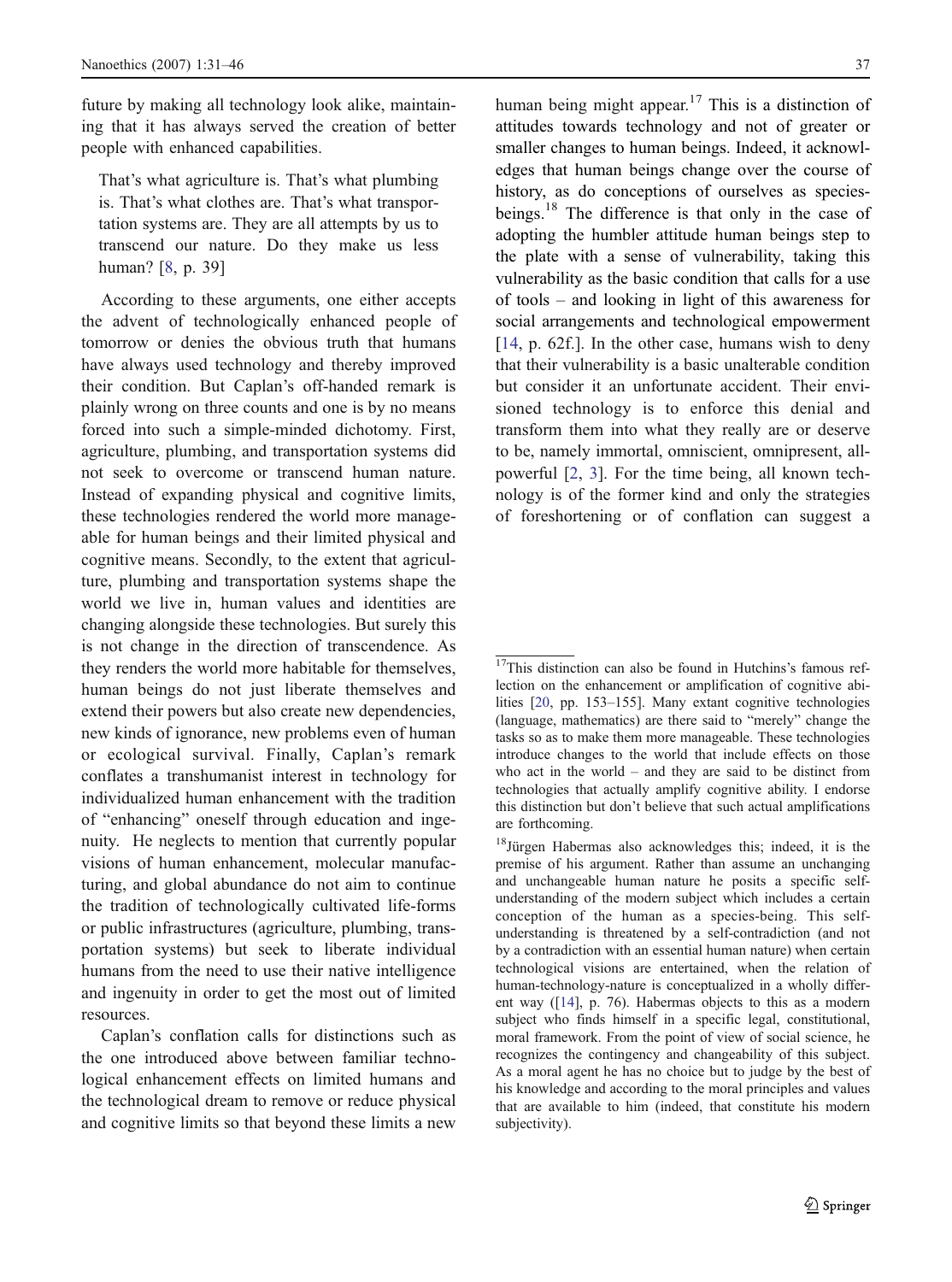transition from the familiar to the envisioned mode of technological development.<sup>19</sup>

Consider, in contrast to all of this, the case of global warming. Here, publics and politicians have been careful to convince themselves that the trend is real or at least highly plausible – there are no assumptions about entirely new capabilities emerging or about dramatic breakthroughs in basic scientific knowledge, there is no denial of technical or scientific limits, there is no blanket appeal to the deliverances of nano- and biotechnologies and their convergence. Also, after persuading themselves of the real danger of global warming, they have started looking for cultural and political interventions along with highly specific technical programs that might slow down or perhaps stop the trend. (It must be doubted, of course, that they are doing enough. At any rate, no one is calling for ethical consideration of life in a worldunder-water.)

#### Straw Men

Caplan and Harris already constructed a straw man by painting the sceptic as a person who denies what is obvious, namely that human beings have always been changing along with their technologies. Inversely, mere acknowledgment of the fact that there is no immutable and eternally fixed human nature is to be tantamount to embracing a highly particular conception of technology in the service of human enhancement: After homo sapiens designed shields against the most elementary selection pressures, biological evolution was superseded by cultural evolution which now affords the capabilities to intentionally steer also the further physical and mental evolution of humankind. Similarly, after the achievement of political liberty, humanity is said to soon realize morphological freedom and multiply human natures.<sup>20</sup>

This line of reasoning would suggest that the speculative future of radically enhanced human bodies and minds appears so foreign or remote only because people are held back by the assumptions of human unchangeability. If this does not appear plausible, there are other, more sophisticated (and insidious) ways of erecting a straw man. It has been suggested, for instance, that there is a systematic "status-quo-bias" or an inappropriate preference for how things are. According to Nick Bostrom and Tony Ord, this bias "may be responsible for much of opposition to human enhancement." Tellingly, they assert that the removal of biases such as this one "will sometimes do more to improve our judgments than accumulating or analyzing a large body of particular facts" [\[4](#page-14-0), pp. 657f.]. Since in the case at hand all the relevant facts are assumed to lie in an unknowable future and since there are apparently no good reasons to challenge cognitive enhancement technologies, the irrational attitudes of detractors are explained by Bostrom and Ord in terms of an "inappropriate favoring of the status quo."<sup>21</sup> After reviewing psychological evidence that such bias actually exists, the authors recommend a strategy for discovering whether it is operative in the particular assessment of cognitive enhancement: Status quo bias is tantamount to the belief that the continuous cognitive-abilityparameter is at its optimum; those who hold this belief will resist the reduction of intelligence just as much as its enhancement [\[4](#page-14-0), p. 665]. It turns out, however, that this more sophisticated argument provides only a variant to Caplan's and Harris's false dichotomy: One either believes in optimal parameter values (that is, in

<sup>&</sup>lt;sup>19</sup>The claim that "all known technology is of the former kind" is sure to provoke the production of counter-examples. Perhaps I should qualify and speak only of technology known to and understood by me. Eye-glasses, scientific instruments, pacemakers, Viagra, cosmetic surgery, sports- and memory-doping, vaccinations, deep-brain stimulation, brain–machine interfaces, Kevin Warwick's interface of nervous systems all produce enhancement effects. Human beings change through these effects – just as our live-expectancy has been extended through better public health, nutrition, wealth. But also just like the public health system, these technologies have afforded vulnerable human beings the ability to get further with their limited means; they have not changed life-span or aimed at the removal of those limits.

 $20$ To be sure, not only the promoters of enhancement technologies hold to this simplistically dichotomized view. Jürgen Habermas discusses and rejects the strategy of "moralizing (human) nature" and positing its immutable essence as a last defence of human dignity against its technical appropriation [\(\[14](#page-14-0)], pp. 46–51). Francis Fukuyama and Leon Kass appear to pursue just this strategy.

<sup>&</sup>lt;sup>21</sup>The authors discuss whether someone who refuses to lower as well as to enhance cognitive ability has recourse to other viable arguments. They purport to show that there are no such arguments. Therefore, any such refusal expresses merely an inappropriate favoring of the status quo, removal of that bias will then change the initial judgement and one will now seek to optimize non-optimal parameters ([\[4](#page-14-0)], pp. 671f.).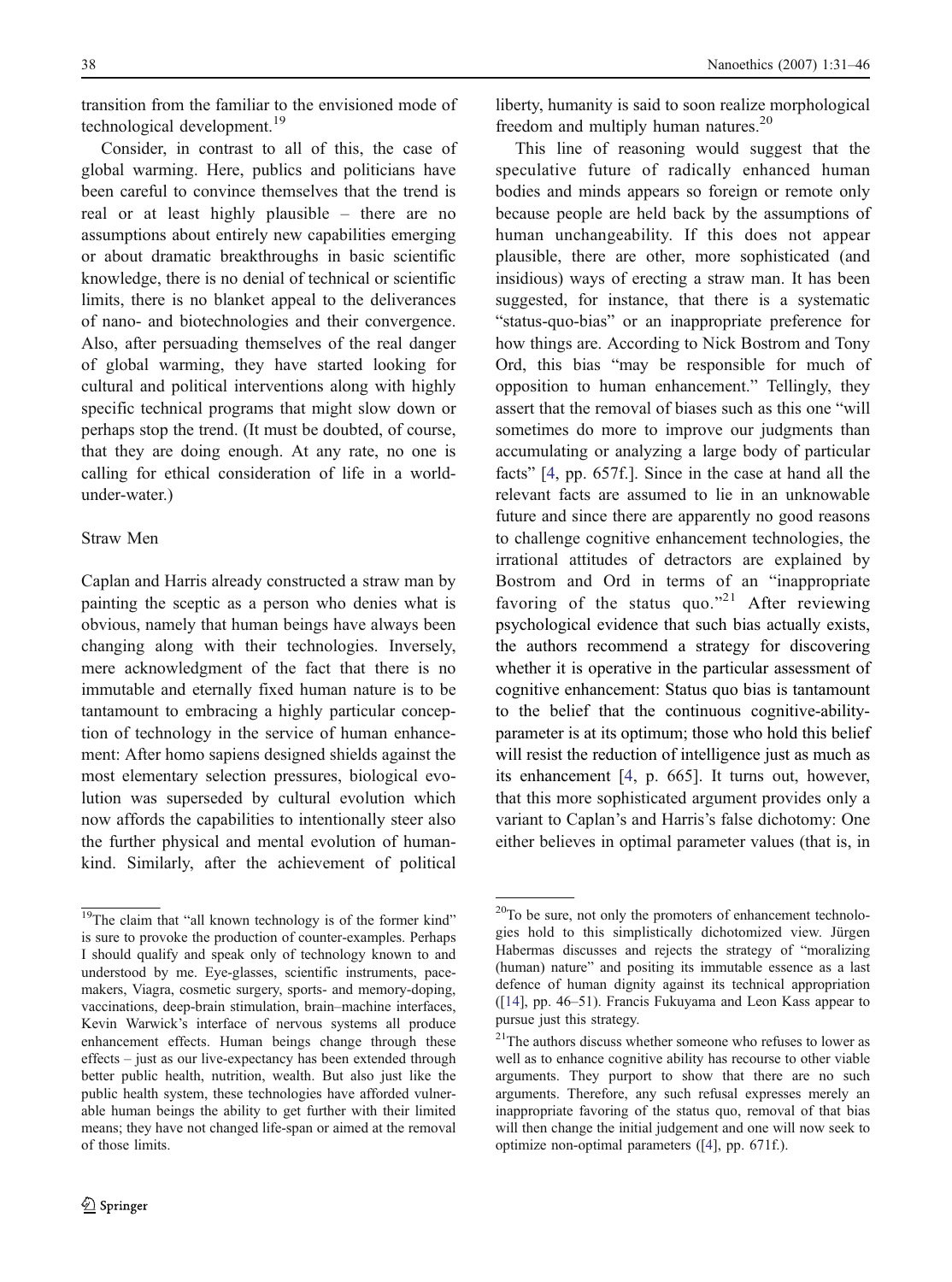a non-improvable human nature) or one should endorse cognitive enhancement.<sup>22</sup>

Bostrom and Ord thus produce a curious reversal of the burden of proof to promote the displacement of the present by a hypothetical future. Living in the present and competing for public attention in a situation where everyone tries to discover how we might solve known problems with currently available means, one has to make one's case: If you believe that human societies are threatened by global warming and that something should be done about this, you better produce some evidence for the reality of this threat. Bostrom and Ord reverse this burden of proof. Those who refuse to prepare for an unknown and unknowable future of cognitive enhancement are required to justify their stance, if only by demonstrating that they do not suffer from status-quo-bias. $^{23}$ 

Such reversals of the burden of proof are familiar from other contexts such as Creationism or Intelligent Design. Perhaps it is not necessary to adduce evidence for the claim that the doctrine of creationism is on a par with evolutionary theory. Instead, if evolutionary biologists cannot offer absolute proofs of their theories, they should accept creationist teaching as just another unproven theory. Indeed, Bostrom offers in another paper just such an inference from lack of certainty to equiprobability:

[...] to assume that artificial intelligence is impossible or will take thousands of years to develop seems at least as unwarranted as to make the opposite assumption. At a minimum, we must acknowledge that any scenario about what the world will be like in 2050 that postulates the absence of human-level artificial intelligence is making a big assumption that could well turn out to be false. It is therefore important to consider the alternative possibility: that intelligent machines will be built within 50 years. [\[5](#page-14-0), p. 41]

In other words: If we can't be sure that something is impossible, this is sufficient reason to take its possibility seriously.<sup>24</sup> Instead of seeking better information and instead of focusing on the programs and presuppositions of ongoing technical developments, we are asked to consider the ethical and societal consequences of something that remains incredible. Again and for the last time in this survey of examples, considerations of the present are overwhelmed by the supposed imminence of a highly speculative future.

## Contingencies

The preceding survey of if-and-then strategies exposed the sleight of hand that is typically involved when an improbable future is presented under the guise of unflinching technology foresight. It has also touched in passing on possible elements of a more systematic analysis and rejoinder. While a comprehensive analysis cannot be developed here, it may be possible to show how ethical speculation about human enhancement technologies is framed. Indeed, such speculation gets traction from the way in which the questions about our technical future and about human change are posed. A quick analysis of these questions attempts to show that the if-and-then of the enhancement discourse presupposes a blindness to the historical contingency of the given situation in which human beings find themselves and from which alone they can embark on ethical discourse as well as on trajectories of technological development.

#### History and Technology

Günther Anders diagnosed in the 1960s a profound reversal in the relation of history and technology [\[3](#page-14-0), p. 73]. The development of technology used to take place within history, namely, by advancing the openended designs and interests of human societies.

 $22\text{In}$  the second part of their paper Bostrom and Ord offer another test for status quo bias (the double reversal test). The present critique (that they are working with a false dichotomy) does not apply straightforwardly to this second test. However, the second test exposes even more clearly their utter incomprehension of approaches that are neither consequentialist nor deontological, that appreciate the historicity of the human condition and therefore cannot view the human being as a collection of parameters that either are or are not at an optimum and that can be optimized in isolation of each other.

<sup>&</sup>lt;sup>23</sup>It should be apparent that this critique is not addressed to promoters of cognitive enhancement alone. It is directed with equal force at those who accept that burden of proof and produce lengthy arguments why we should reject such human enhancement technologies.

<sup>&</sup>lt;sup>24</sup>This slippage is present also in an assumption that informs many nanotechnological promises, namely the unexamined notion that what is physically possible is also technically possible (that is, one can engineer anything that does not contradict outright the laws of nature), see note [10](#page-3-0) above.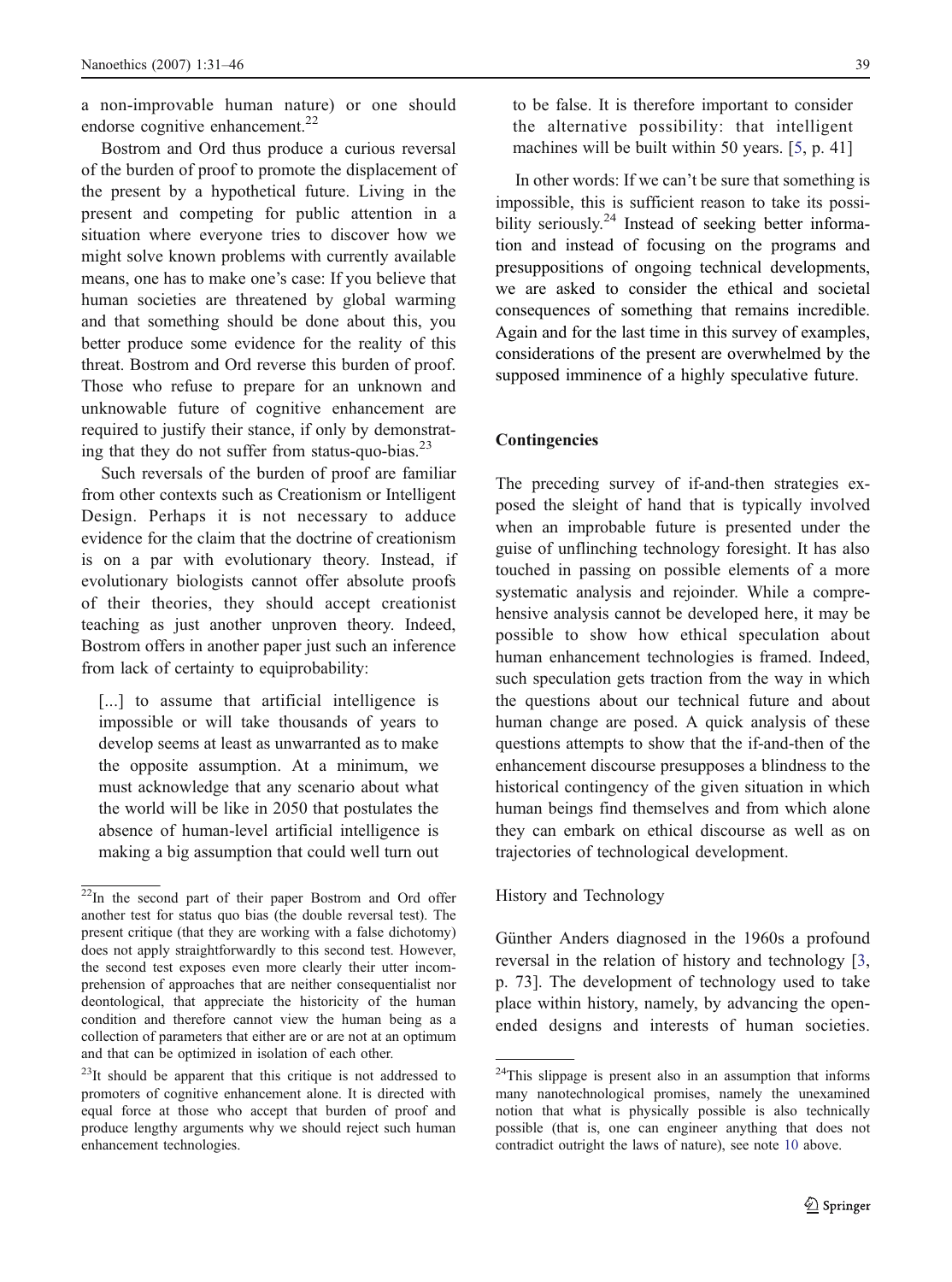Atomic weapons and the threat of nuclear destruction introduced finitude with the prospect of a humanly induced extinction of the human species at any time. From now on, history was confined by this permanent threat and in this sense develops only within technology. Rather than fully appreciate and explore Anders's remark, it is enough to notice here that this reversal reappears in two entirely different ways of asking about "our nanotechnological future." According to a first and customary way of framing the question, history unfolds only within a given technological condition. It is not a single question, really, but a family of questions: What will the future of science and technology bring? What might become of us as nanotechnology progresses? What problems will our societies face, how might we avoid them, prepare for them etc.? Quite another way of framing the questions subordinates technology to historical contingencies: What can technological research contribute to the solution of current problems? How do technological programs and visions engage and challenge the world we live in? What are their claims on our bodies, our ways of living and interacting, the currently established relations of self, society, and nature? Why should the present be transformed in this way or that?

Claims about human enhancement (rather than mere enhancement effects) get traction and elicit debate only in the context of the first of these families of questioning. However, if one embraces the challenge to evaluate what the future will bring, the very possibility of an ethical perspective on emerging technologies is undermined as one is left with a series of equally untenable positions. The first of these posits an eternally fixed human nature against which future realities might be measured. The difficulties with this kind of position have been alluded to above. Aside from its historical implausibility it can always be accused of making an unwarranted metaphysical assumption. Secondly, one could take the status quo as an arbitrary basis of judgement – but the way in which the question is framed informs us that this basis holds no longer and that the status quo is quite irrelevant for the future that is to be evaluated. Another option would therefore be to adopt a blatantly paternalistic attitude: "we people of the present know what is good for you people in the future." If one wants to avoid such paternalism at all costs, one could finally adopt a laissez faire attitude and refrain from ethical judgement: Whatever the future holds, it is obviously a product of more or less well-reasoned actions and ethically considered desires, preferences, choices. Whether this is an exhaustive list of options or not, current debates on the enhancement technologies of the future take place within this discursive space. These debates have in common that they are premised on a believing attitude towards the future, indeed, that they lend credibility to it.<sup>25</sup> They are "future friendly" even where the participants in the debate reject with moral outrage what the future is to hold.<sup>26</sup>

The situation changes and looks more favourable for ethics when the question "what will the future bring?" is replaced by "why should we now accept this or that promise of a technological future?" In light of this second question, technological programs are seen for the way in which they make claims on the present. While ethical discourse is still difficult and contentious, it is not deprived of its standpoint. Here, the contingency of the current situation offers an ineluctable, necessary, actually available startingpoint. This situation is not optimal but it is all that we have got. And in any situation in which we find ourselves we are obliged to act according to the best of our knowledge and ability. And thus, we may be challenged to evaluate other cultures, the reported past, and envisioned futures – knowing full well that

 $25\text{In}$  her critique of bioethics, Petra Gehring points out how it validates "a certain way for the future to have a claim on us and thus produces the future" [\[10](#page-14-0), p. 120]: To the extent that the future is invested with the power to shape present conduct, planning, reflection, or preparation, it can indeed be produced by predictions, credulity, or the adoption of claims for ethical deliberation.

<sup>26</sup>For a more sustained critique of the future-orientation of nanodiscourse see Nordmann [\[28](#page-15-0)]. It argues that the globalization discourse provides a more appropriate and fruitful frame for ethical and societal questioning. This is supported by principled considerations but also from the point of view of Science Studies and an analysis of nanotechnology as a conquest of (inner) space. Since the current debate on human enhancement technologies stands under the spell of the if-andthen and is therefore inherently "future friendly," it is curious to note that the World Transhumanist Association has embarked on a "Campaign for a Future Friendly Culture," that is, "[a] campaign to encourage balanced and constructive portrayals of longevity, human enhancement and emerging technologies in popular culture." Its specific goals include efforts to "[i]ncrease the sensitivity of culture creators and consumers to the biopolitical messages and bioconservative tropes in popular culture" and the promotion of "transhumanist artists, authors, film-makers, game designers and culture creators" [\[19](#page-14-0)].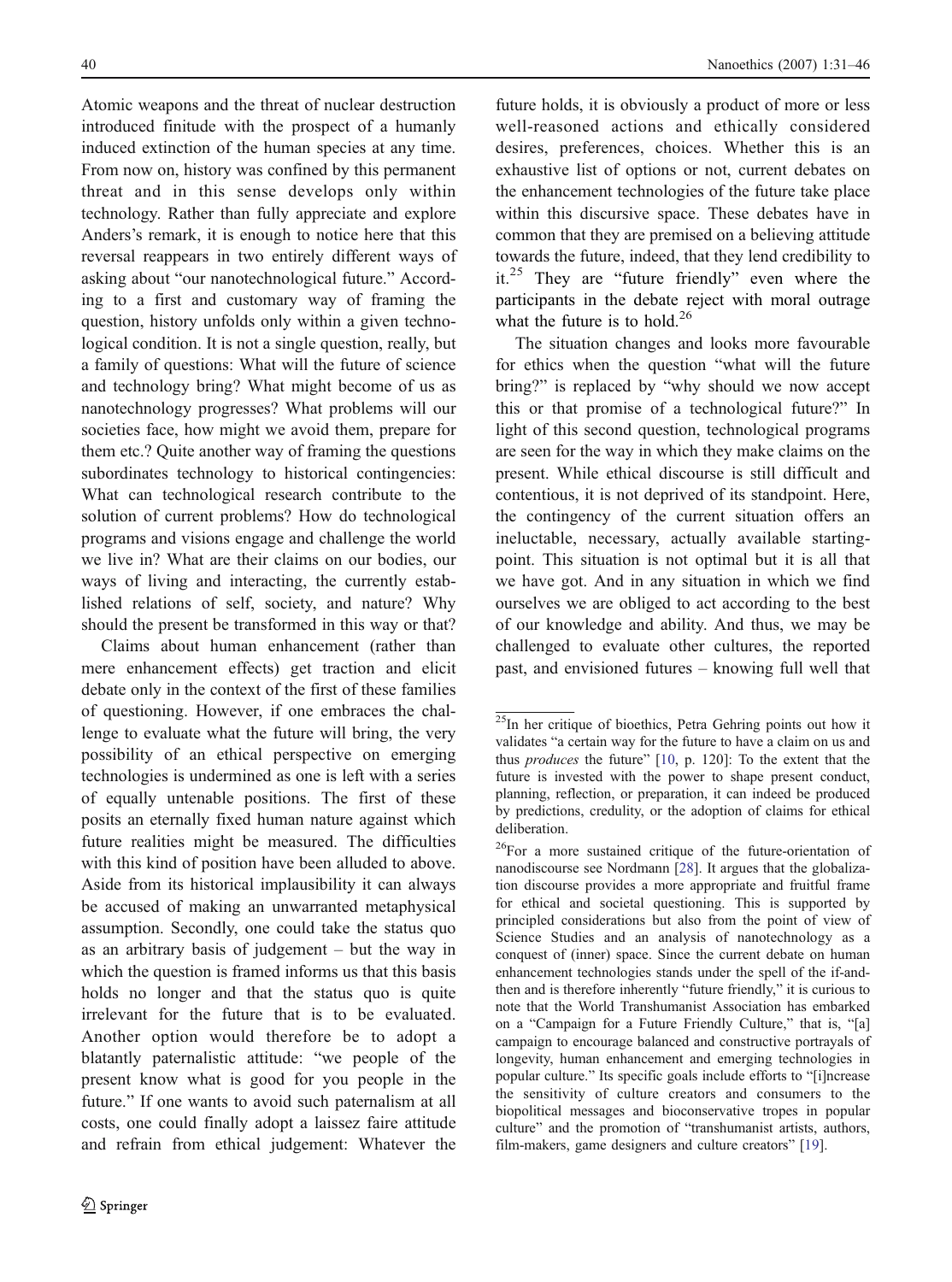our values are not shared and need not be relevant to these other cultures, to the envisioned future or some remote past. This is at the same time our moral predicament and our most considered point of departure. Rather than adopt a believing attitude towards the future, an ethics beholden to present capabilities, needs, problems, and proposed solutions will begin with vision assessment [\[12](#page-14-0)]. Envisioned technologies are viewed as incursions on the present and will be judged as to their likelihood and merit: How credible are these claims, and do these technologies solve acknowledged problems? More generally: What do these visions tell us about the present, what is their implicit criticism of it, how and why do they require us to change?

To take as the starting point for ethical deliberation our historically contingent situation amounts to an acknowledgement of the ineluctable frailty of such situations and of the subjects who seek orientation in them. Accordingly, ethics, art, and technology are all viewed as that which helps a frail and changeable being come to terms with the world.<sup>27</sup> It is not addressed to an entirely fictitious entity, a god, future existence, or to a body-part that demands better treatment:

It is a loathsome and cruel trick that nature takes such an exquisitely wondrous creation as the human brain and imprisons it inside the weak, inefficient, fragile, and short-lived structure that is the human body. Our bodies may be beautiful, but they are unacceptably ephemeral. [\[33](#page-15-0), p. 191]

In contrast, ethics, art, technology have to accept and understand our ephemeral existence in order to design prostheses, conceptual schemes, social arrangements in which our traditions, inventions, thoughts can survive and do some work even beyond the physical existence of any individual person.

## Imagining Humanity

There is another reason for taking human frailty and contingency as a limited and limiting starting point.

It is strictly speaking impossible to imagine ourselves as something other than we are. Accordingly, we cannot conceive even our admittedly transitory natures or changing selves as currently deficient and at another time fully realized. All we can do is to first project our selves as technical systems outside and independent of ourselves and then to imagine human perfectibility as the improvement on given parameters in that technical system. As before, the discourse on human enhancement technologies gains traction once we take that leap and dissociate the human being qua technical system from the place where our wants and desires have been shaped and seek expression.<sup>28</sup> Only once this leap is taken, does the contest between consequentialist and deontological positions begin: who is to say that improvements to human performance parameters will be bad on balance, and can we really claim an unalienable integrity for the human being as a technical system?

This is not the place to fully develop this point which is most forcefully made by Jean-Pierre Dupuy in his critique of such a dissociated, "algorithmic" conception of nature and self [\[9](#page-14-0)]. Such a development would have to begin with arguments for the claim that it is impossible to imagine ourselves as something other than we are.<sup>29</sup> One such argument would refer to the ways in which we are always implicated in the perspective on ourselves. Even "lost souls" who wish they didn't have their bodies or their lives want something better for *themselves*. There is a less esoteric way of making this argument, however. It follows roughly along these lines: If we conceive of

<sup>&</sup>lt;sup>27</sup>Thus, technology is brought back into the realm of history rather than merely of temporality. As opposed to a temporal process in physics, a historical process is characterized by the fact that historical agents change and do not continue unaltered on some linear or exponential trajectories of realization, intention, technological progress.

<sup>28</sup>Why should anyone take this leap? The if-and-then strategies suggest that this is not for us to decide since this way of conceiving the body is upon us already along with the requisite enhancement technologies. But it is far from clear that even someone who takes Viagra or undergoes cosmetic surgery (and who is thus acutely aware of the frailty of his or her body) is therefore committed to a notion of technological transcendence of human limitations (see the discussions above).

<sup>&</sup>lt;sup>29</sup>Transhumanists need not maintain, of course, that they can intelligibly imagine themselves to be other than they are. Indeed, the "singularity" may be welcome precisely because it involves an utterly surprising transformation – like falling in love, going to the theatre, undergoing therapy, or any other profoundly "life-altering" experience (which can be had, of course, without pursuing the dream of transhumanism). However, it requires some such imagination of an enhanced self to expect from technology that it will produce a new, expanded, or in some respect less limited (trans-) human being.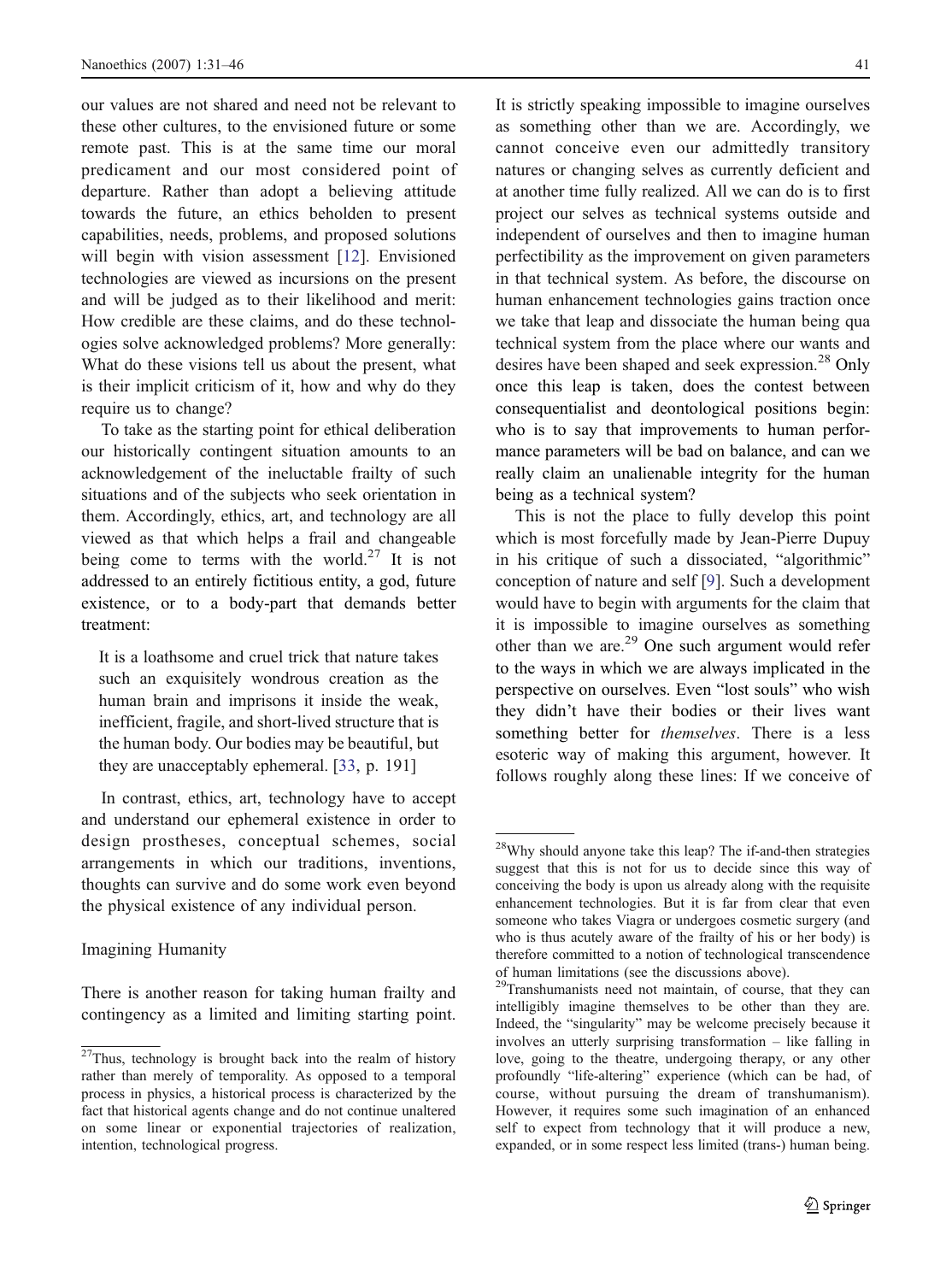human beings as more or less integrated bundles of bodies, minds, histories, purposes etc., that is, in a vaguely holistic manner – what might we mean by human enhancement? Here one could be referring to an improved human species since humanity can do better than produce an occasional Galileo, Shakespeare, or Einstein.30 This suggestion is unintelligible, however, since there is no vantage point from which to assess, for example, whether humanity would be better off if more people were like Mahatma Gandhi or Martin Luther King (- would a crowd of Gandhis and Kings start beating up on one another?).

While it is hard to envision a human species that is intellectually and morally better than itself, it appears much easier, of course, to think of one's personal mediocre self in need of improvement: if only I could compose like Beethoven, play the piano like Glenn Gould! It is easy to envision such intellectual, artistic, and moral improvements since for them there are the familiar enhancement strategies of education, of interest and immersion, of ambition and appropriation. If the point is to seek a technical alternative to those old-fashioned strategies, this amounts to the adoption of a dissociated engineer's perspective on human minds and bodies as more or less welldesigned technical products. Looking for the optimization of extant functionalities one tends to fall into the same pattern that dominates most commercial product development. Instead of envisioning a change of human nature, one asks merely whether some natural features can be optimized without destabilizing the whole system: Could this human body be more durable, stronger, lighter, faster, and of course smaller, cheaper to make, expensive to sell, and ever so easy to replace? And thus the predominantly white male community of human engineers or transhumanists has focused primarily on features of physical and mental prowess: live longer, jump further, see more, process extra information extra quickly, sleep less, extend your reach. One then goes on to discuss these stereotypical upgrades in the equally stereotypical terms of individual consumer rights: If this becomes available in the marketplace, who could prevent me from owning it?

<sup>30</sup>To be sure, these three individuals are examples of human flourishing and not of technical enhancement. The flowery metaphor suggests that they were well-rooted in a social environment that allowed them to flourish and develop their specific capabilities.

Since one cannot intelligibly express what it might mean to enhance human beings as more or less integrated wholes in their social settings, one thinks of them instead as a sum of functions, as technical systems with particular traits. $31$  About the human being so conceived one can ask whether it performs sub-optimally, or rather, whether some or all of its traits can be optimized. One does this simply by describing a function and creating a comparative: happy becomes happier, strong becomes stronger, smart becomes smarter, hard becomes harder, long becomes longer. Therefore, in the debates on enhancement technologies, the difference between the proponents and detractors is not necessarily that some demand morphological freedom (there should be many human natures instead of one) while others insist on a single fixed human nature. Instead, those who formulate the demand consider the human being as a technical system capable of enhancement one trait at a time, while their detractors view human perfectibility as conditioned upon flourishing, that is, upon a world in which specific capabilities and talents can become effective. The focus of the detractors is not on a fictitious design-target in the future but on the present world that fosters or inhibits the achievement of human capacities and goals.

### Room for Debate

This critique of speculative ethics and its reliance on the if-and-then has been directed at those who discuss the pros and cons of human enhancement technologies as if such technologies were upon us already. There is quite another and far more illuminating way to draw upon the idea of human enhancement technologies for purposes of reflection on technology and self, society, nature. Philosophers are notorious for using improbable scenarios in order to press an issue. Think of Descartes conjuring an evil demon who deceives us about our sense perceptions, think more recently of Thomas Nagel's infamous brain in a vat. Philosophers take such scenarios seriously enough to generate insights from them and to

<sup>&</sup>lt;sup>31</sup>This is a form of technological hubris, to be sure (compare the opening paragraph of this paper). For Jean-Pierre Dupuy, it constitutes a catastrophe that is already happening and requires no future physical disaster to make it more serious (Dupuy [\[9](#page-14-0)], see also Sandel [\[32](#page-15-0)]).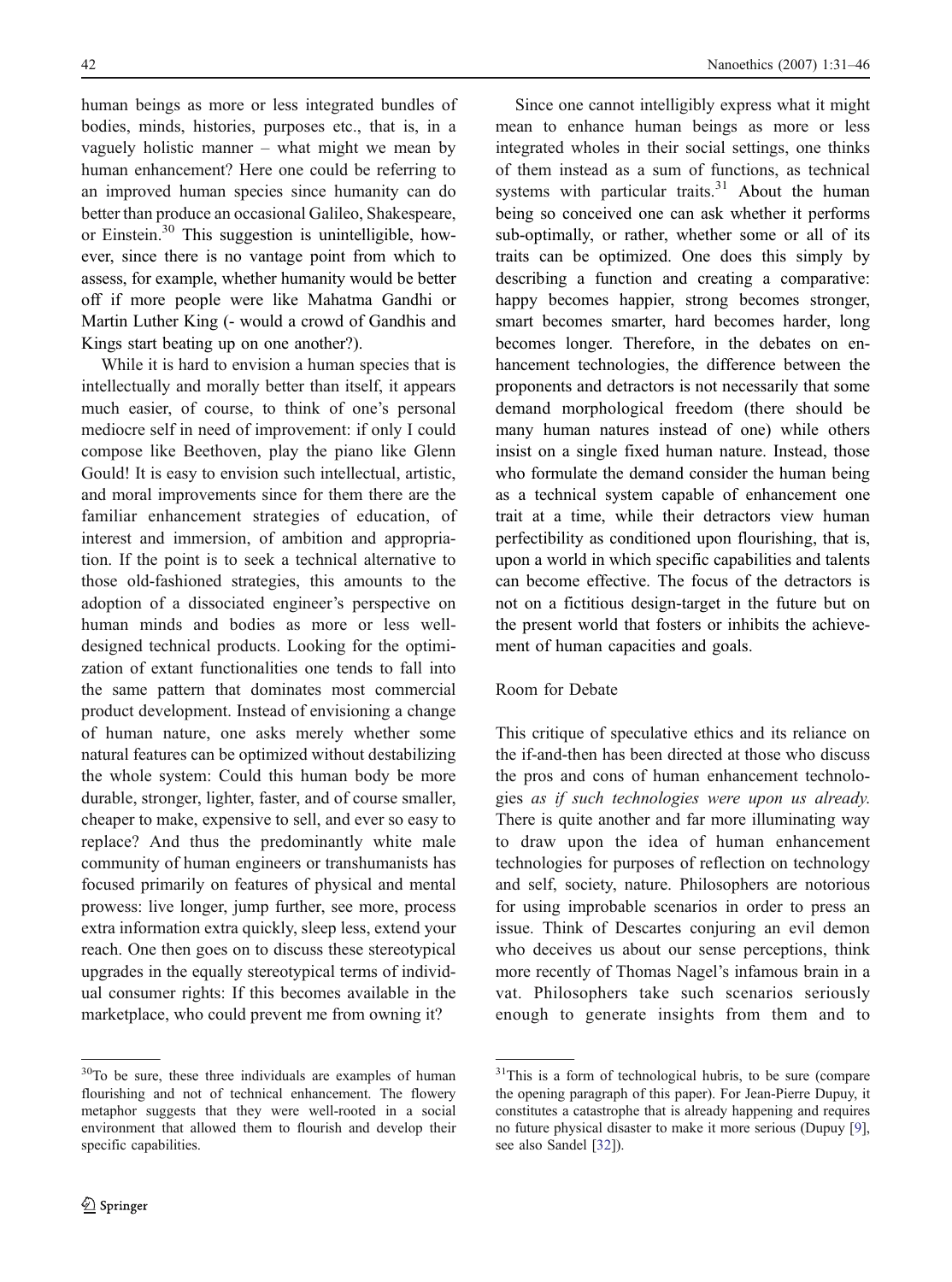discover values that might guide decisions regarding the future. But they do not take them seriously enough to believe them.

Likewise, philosophical interest in the question of human nature provides a splendid context for a hypothetical consideration of enhanced individuals. Indeed, if we seek to understand ourselves, there is hardly a more telling question to ask than: "Suppose you were free to choose your body and mind, would you choose yourself more or less as you are?" To dramatize this question we might suggest certain specific means of remaking ourselves – ways to surgically beautify, chemically dope ourselves, schemes of becoming immortal, controlling machinery by thought alone, or enhancing our abilities to acquire and process information. Such prospects thus make for fascinating, indeed, endless discussions. Some of these could lead to empirical questions, for example, long-term psychological studies of the presumed enhancement-effects of cosmetic surgery (how profound are they and how long do they last). Others might take us to the policy arena and ways of formulating just what we want from technology. The visions of immortality and thought-controlled machinery can thus serve their purpose quite irrespective of any particular beliefs or commitments about the future. Indeed, if science fiction scenarios lead to interesting philosophical questions, it is precisely because one suspends disbelief in the presence of fiction. Relieved of the pressure to determine what is true or false, what is likely to happen and what not, we can forge ahead and explore who we are, who we might wish to be, and how these wishes reflect on ourselves or our views of human nature.

In other words, there is nothing wrong with public debate of human enhancement technologies or molecular manufacturing where such visions provide a backdrop for society to reflect upon itself. However, if the point is to demonstrate foresight or to debate the ethics of technologies that converge at the nanoscale, claims about human enhancement are misleading and serve only to distract us from comparatively mundane, yet no less important and far more pressing issues.

#### Reclaiming the Present

Once one breaks the spell of the if-and-then, a lot of work needs to be done. As we have seen, distinctions

need to be made and maintained. In order to resist foreshortening, considerable work is required to hold the scientific community to its own standards of honesty and clarity. Whose responsibility is it, for example, to remind scientists, the media, and the public of the categorical difference between a therapeutic brain–machine interface and the vision of a thought-controlled mind–machine interface? A distinction of similar importance is that between physical and technical possibility. A third distinction has been urged repeatedly throughout this paper, but its articulation requires more work. On the one hand, there is technology that adapts the world to the requirements and needs of frail and limited human bodies (engineering for body and for the mind). The lever permits a weak person to move heavy objects, eyeglasses exploit a law of optics to let one see better with bad eyes, a pacemakers keeps a feeble heart going, and a railway system quickly transport sluggish bodies. This is the technology that we know and it employs human ingenuity to devise tricks by which we can achieve more with what little we continue to have. There is an extension of reach, a greater effectiveness in the world, even a public health infrastructure for greater life expectancy, but no "human enhancement." Arguably, the oft-cited man who takes Viagra is also not enhanced but merely experiences a desired effect on his still-feeble body. While this effect may enhance sexual performance, this is indeed no different than the lever enhancing the performance of a builder. On the other hand there are the envisioned human enhancement technologies that are subject of much current debate, that are claimed to expand human lifespan, engineer new senses, construct faster information processing and reaction times, introduce new physical and perceptual skills, and finally render us entirely independent of our physical bodies (engineering of the body and of the mind). $32$ 

To elaborate and maintain such distinctions is conceptual as well as political work. Similarly, the discovery of ethical issues that might have been overshadowed by the if-and-then of enhancement technologies requires such conceptual and political work. One example must suffice. Once we take our eyes from the supposedly thought-controlled mind– machine interfaces of an indefinitely remote future,

 $32$ For the distinction between engineering for and engineering of body and mind, see the so-called CTEKS-report [\[18](#page-14-0)].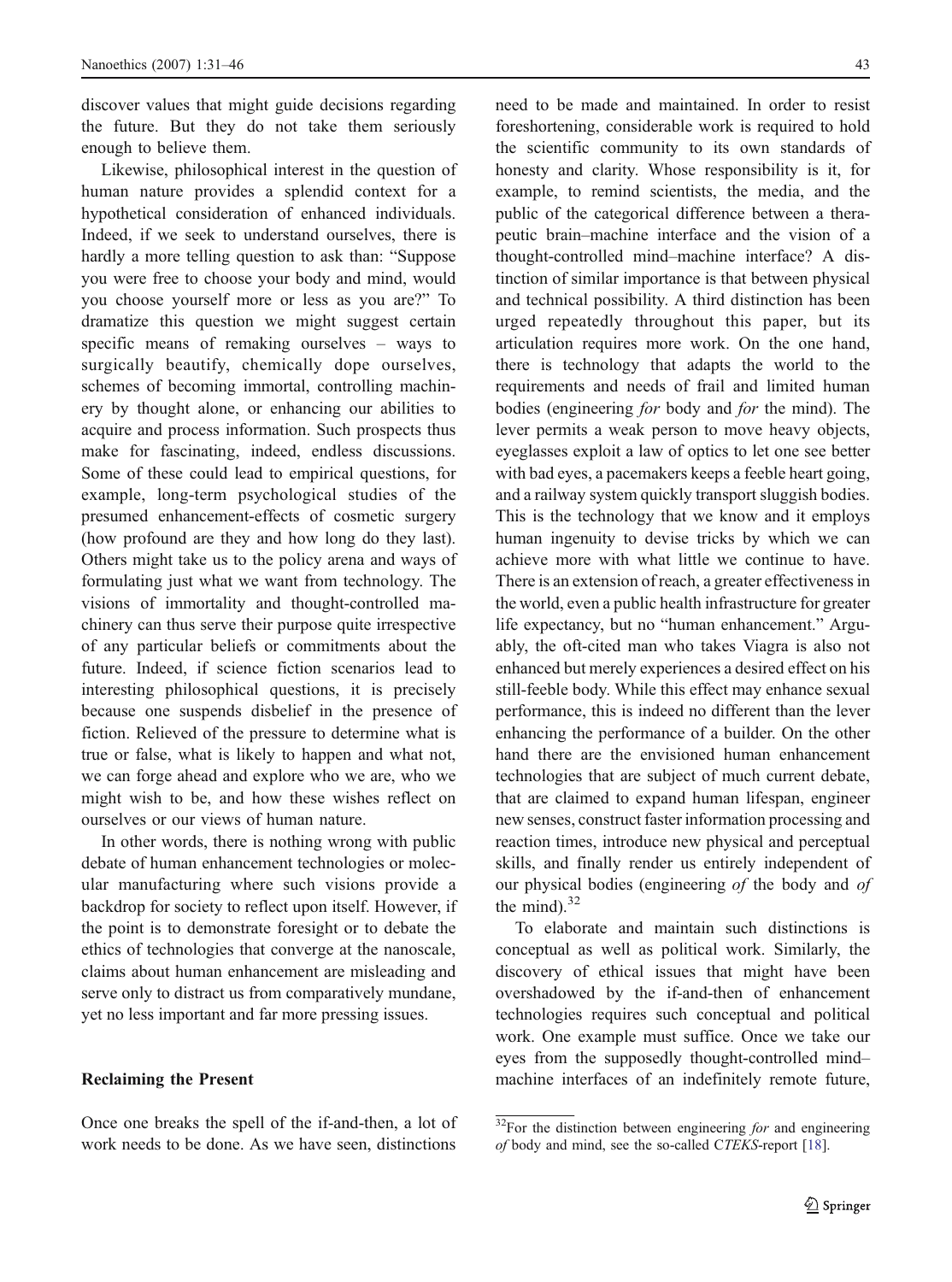we come upon very powerful machine–brain-interfaces. Rather than try to get signal and perhaps thoughts out of the brain, deep-brain-stimulation produces effects in the brain and already exerts amazing and disturbing influence on human motor control but also on mood. It helps patients with tremors or debilitating depressions to resume on the flick of a switch a nearly normal life. It does so by performing very small lobotomies. There is nothing particularly sublime or marvelous about this. Instead of liberation and transcendence it invokes the idea of technical dependency and even the scenario of remote-controlled humans – of whom we would hardly say that they are enhanced or that they possess extended powers of self-determination, even if we placed the remote-control in their own hands. Here, the emerging attention of ethicists is clearly called for (for example, [\[27](#page-14-0)]).

Finally, by reclaiming the present one rejects at the same time a teleological notion according to which we need technology to fully realize human potential [\[31](#page-15-0)]. Instead, one might claim that we need social innovation and a process of public agenda-setting to bring out the potential of technology [\[11](#page-14-0), [18](#page-14-0)]. This echoes the substitution of engineering of body and mind by engineering for body and mind. It should be apparent by now that this substitution owes not just to considerations of technical feasibility or to an imputed ethical conservatism. It reflects that engineering of body and mind aims for an inefficient and unoriginal use of technology. Such an approach would be limited to one individual, one customer, patient, or consumer at a time. This individualism detracts from what is already being achieved through changes to the infrastructure or the creation of smart environments that might enhance and constrain human decision making and interaction on a societal level.<sup>33</sup> As opposed

to human enhancement technologies, this also happens to be quite within near- and medium-term technical reach and thus has a legitimate, even urgent claim upon our attention.

Refusing the if-and-then brings to light how less spectacular, more familiar technologies shape and reshape, perhaps transform social interactions, individual agency, and a sense of subjectivity or self. The intriguing prospect of an improbable mind–machine interface overshadows the very real and ongoing development of distributed contributed computing systems that use RFID and related technologies to create smart environments. Molecular manufacturing and the so-called "GMO-analogy" overshadow the nanotechnological development of new materials – and surely, there was hardly a more consequential technical development in the twentieth century than the introduction of new materials like plastics.

Even if all this serves to justify a decisive stance against speculative ethics, one might finally worry whether the wholesale rejection of the if-and-then throws the baby out with the bathwater. After all, there are also reasonable extrapolations of current developments and some slippery slope is perhaps more real than another. With its consistent orientation to past and present, to programs, presuppositions, and implications rather than envisioned consequences and future deliverances, this paper has tried to show that it is not important whether one can distinguish better and worse modes of scenario-construction: The "reasonable extrapolations" can be identified without looking at the extrapolated scenarios. One can recognize them by seeing, for example, that the scenarios underwrite currently funded research.<sup>34</sup> In order to assess and critique programs of life-extension, one need not decide whether some trajectory (say, nanotobots repairing human cells) is more plausible than another (improvements of public health, reduced incidence of obesity). Instead, all one needs to do is question the visions that explicitly underwrite ongoing research. If some biomedical research considers human cells as factories with machinery that breaks but that could be repaired, this research is already challenging a certain self-conception

<sup>&</sup>lt;sup>33</sup>In light of recent advances in robotics, in the development of data gloves and smart environments, and in light of surgeries that can be performed already at an arbitrary physical distance between patient and surgeon, why should anyone be impressed that Miguel Nicolelis and Kevin Warwick can electronically transmit invasively obtained data of correlations between brain or nerve signals and muscular action? In light of the fact that data glove technologies will be further improved, refined, adapted to commercial applications long before anyone could even contemplate the acquisition of a somehow useful brain implant, not only the technical but also the economic feasibility of invasive enhancements technologies appears doomed from the start.

<sup>&</sup>lt;sup>34</sup>Alternatively, as in the case of global warming, the reasonable rather than speculative (if-and-then) extrapolation appears in a physical model merely as a natural consequence of humanly created initial conditions.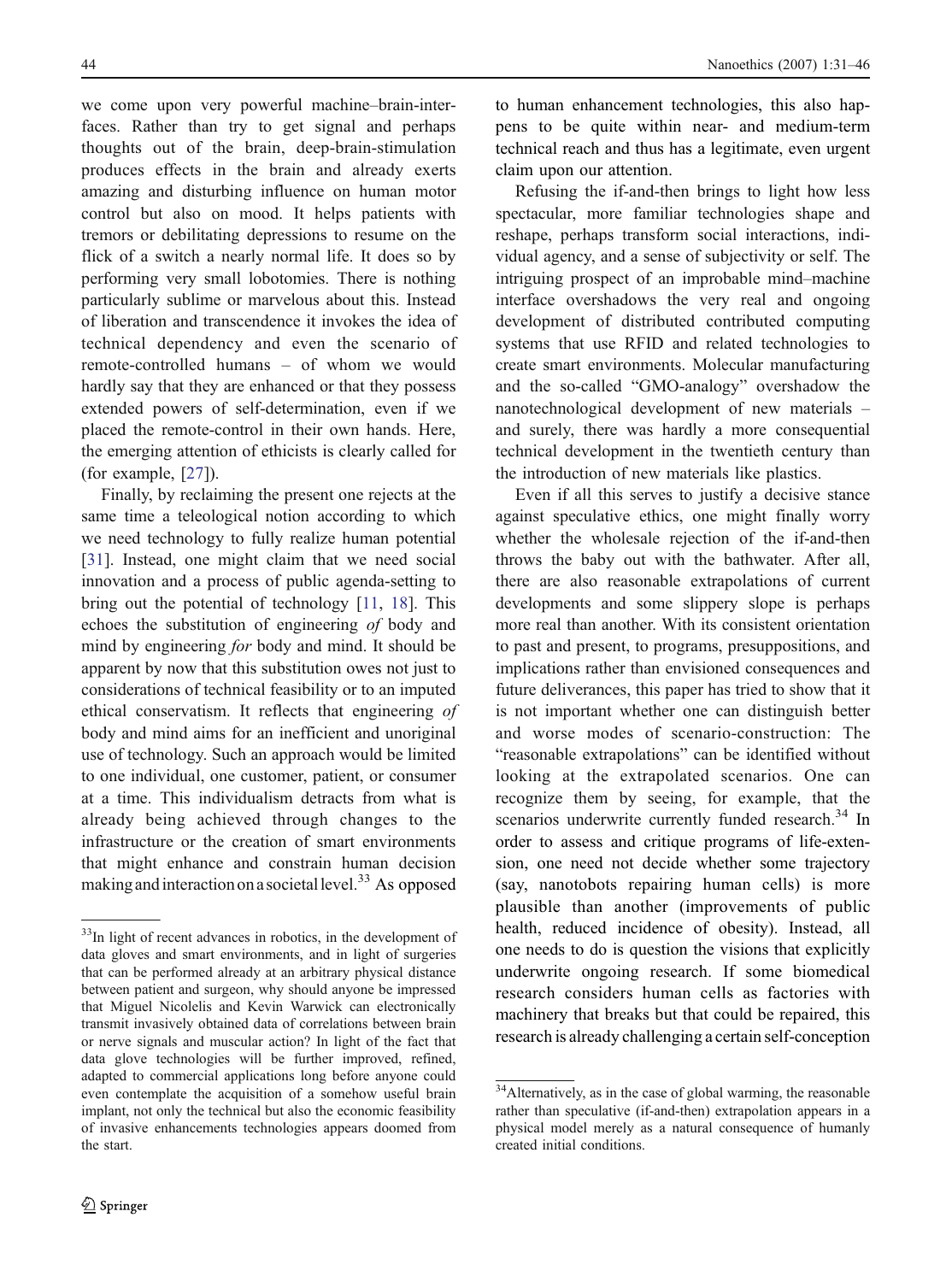<span id="page-14-0"></span>of humanity and perhaps just the one that has given rise to Enlightenment notions of autonomy and consumer choice in the first place. For public debate and philosophical critique of this research program from within our contingently given, changeable yet ineluctable historical condition, there is no need to misleadingly validate a hypothetical future, to be "future-friendly," credulous, visionary. Luckily, we do not even need to be particularly imaginative.<sup>35</sup>

#### References

- 1. Amato I (1999) Nanotechnology shaping the world atom by atom. National Science and Technology Council, Interagency Working Group on Nanoscience, Engineering and Technology, Washington
- 2. Anders G (1956) Die Antiquiertheit des Menschen. Beck, München
- 3. Anders G (1972) Endzeit und Zeitende: Gedanken über die atomare Situation. Beck, München
- 4. Bostrom N, Toby O (2006) The reversal test: eliminating status quo bias in applied ethics. Ethics 116:656–679
- 5. Bostrom N (2006) Welcome to a world of exponential change. In: Miller P, Wilsdon J (eds.) Better humans? The politics of human enhancement and life extension. DEMOS, London, pp 40–50
- 6. Bruland K, Mowery, DC (2004) Innovation through time. In: Fagerberg J, Mowery D, Nelson R (eds) The Oxford handbook of innovation. Oxford University Press 2004, Oxford
- 7. Bunting M (2006) There is no stop button in the race for human re-engineering. The Guardian, Monday, 30 January 2006
- 8. Caplan A (2006) Is it wrong to try to improve human nature? In: Miller P, Wilsdon J (eds) Better humans? The

politics of human enhancement and life extension. DEMOS, London, pp 31–39

- 9. Dupuy J-P (2005) The philosophical foundations of nanoethics: arguments for a method. Lecture at the Nanoethics Conference, University of South Carolina, 2–5 March 2005
- 10. Gehring P (2006) Was ist Biomacht? Vom zweifelhaften Mehrwert des Lebens. Campus, Frankfurt
- 11. Green J (2005) Presentation at the key technologies conference. DG Research, Brussels (September 19)
- 12. Grunwald A (2004) Vision assessment as a new element of the technology futures analysis toolbox. In: Proceedings of the EU-US scientific seminar: new technology foresight, forecasting & assessment methods, Seville, 13–14 May 2004
- 13. Grunwald A (2006) Nanotechnologie als Chiffre der Zukunft. In: Nordmann A, Schummer J, Schwarz A (eds) Nanotechnologien im Kontext: Philosophische, ethische, gesellschaftliche Perspektiven. Akademische Verlagsgesellschaft, Berlin, pp 49–80
- 14. Habermas J (2005) Die Zukunft der menschlichen Natur: Auf dem Weg zu einer liberalen Eugenik? Suhrkamp, Frankfurt. Compare the English edition The future of human nature. Blackwell, 2003, London
- 15. Hagner M (2006) Der Geist bei der Arbeit. Historische Untersuchungen zur Hirnforschung. Wallstein, Göttingen
- 16. Hård M, Jamison A (2005) Hubris and hybrids: a cultural history of technology and science. Routledge, London
- 17. Harris J (2006) Enhancement, justice, and rights. Princeton Lectures, James Martin Institute, 14–16 March 2006
- 18. HLEG (High Level Expert Group) Foresighting the new technology wave (2004) Converging technologies: shaping the future of European societies. Office for Official Publications of the European Communities, Luxemburg
- 19. Hughes J, LaTorra M (2006) WTA NEWS 3 November 2006: News of the World Transhumanist Association [http:/](http://transhumanism.org/index.php/WTA/rss_2.0/)/ [transhumanism.org/index.php/WTA/rss\\_2.0](http://transhumanism.org/index.php/WTA/rss_2.0/)/ accessed 14 February 2007
- 20. Hutchins E (1996) Cognition in the wild. MIT, Boston
- 21. Jamison A (2006) Hubris or hybrids? On the cultural assessment of nanotechnology. EASST Review 25(3). <http://www.easst.net/review/oct2006/jamison> accessed 14 February 2007
- 22. Kurzweil R (2000) The age of spiritual machines. Penguin Books, New York
- 23. Kurzweil R (2005) The singularity is near. Penguin Books, New York
- 24. Miller P, Wilsdon J (2006) Stronger, longer, smarter, faster. In: Miller P, Wilsdon J (eds) Better humans? The politics of human enhancement and life extension. DEMOS, 2006, London, pp 13–27
- 25. Miller P, Wilsdon J (2006) The man who wants to live forever. In: Miller P, Wilsdon J (eds) Better humans? The politics of human enhancement and life extension. DEMOS, London, pp 51–58
- 26. Moor J, Weckert J (2004) Nanoethics: assessing the nanoscale from an ethical point of view. In: Baird D, Nordmann A, Schummer J (eds) Discovering the nanoscale. IOS, Amsterdam, pp 301–311
- 27. Müller S (2006) Minimal-invasive und nanoskalige Therapien von Gehirnerkrankungen: Eine medizinethische Diskussion. In: Nordmann A, Schummer J, Schwarz A

<sup>&</sup>lt;sup>35</sup>It is therefore that Jean-Pierre Dupuy and Jürgen Habermas do not care whether certain events happen or do not happen in a remote future – as far as they are concerned, they are happening already in that our conceptions of the self are changing [9, 14]. As in Heidegger, so with Dupuy, the "catastrophe" is metaphysical, whether or not our changed conceptions yield any technological innovation whatsoever. (This might afford a more charitable reading also of the research program at Arizona State University, quoted in note [12](#page-4-0) above.) As argued in Nordmann [\[28](#page-15-0)], I fully agree with this manner of avoiding the if-and-then. Indeed, it informs the present analysis: While I would not dare formulate moral maxims for future human, nonhuman, post-human beings, I can see that the enhancement discourse makes claims first upon my present attention, and second on my more or less deficient body – claims that I can and must refuse, if only to resist an unwarranted attribution of defectiveness.